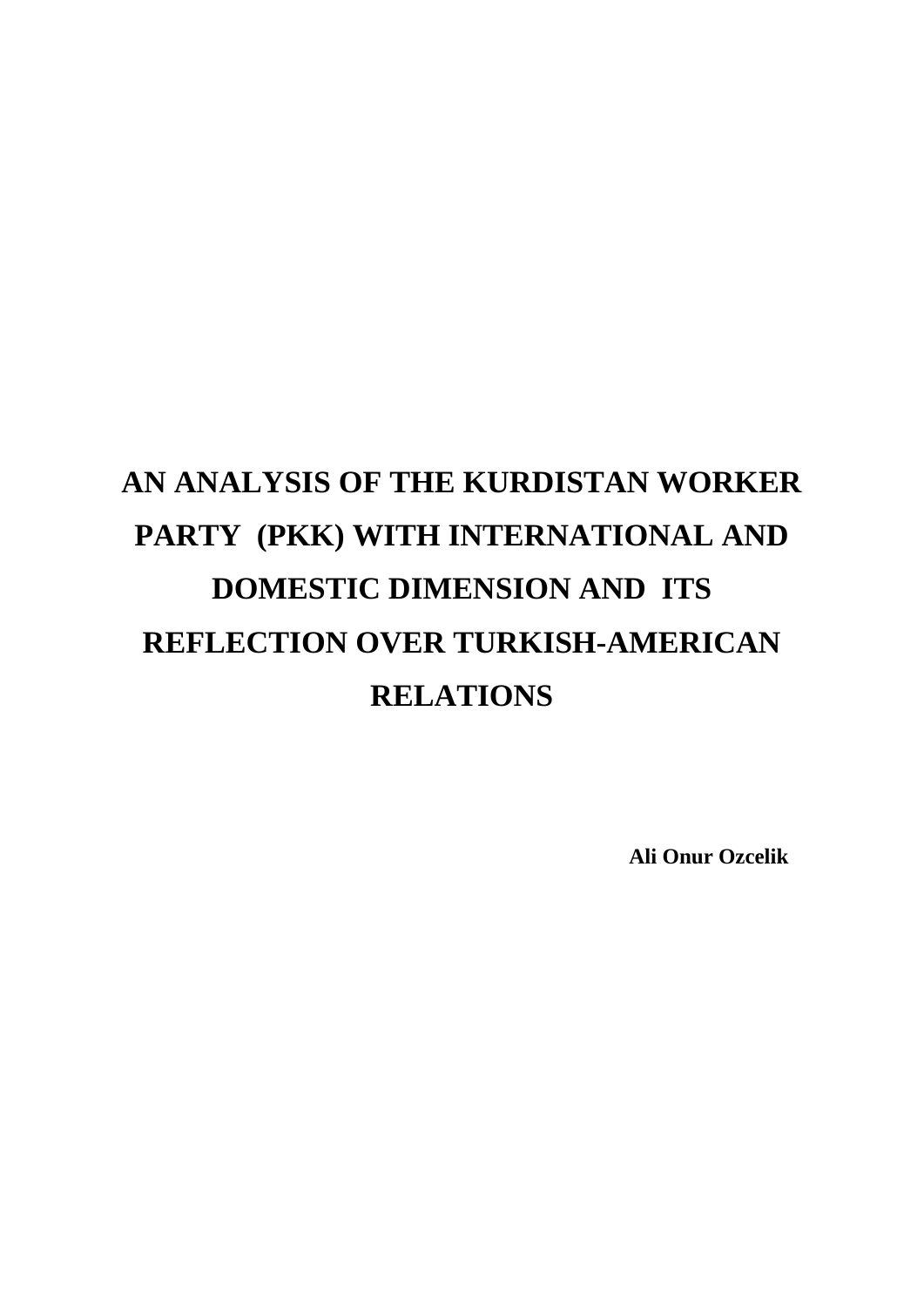### **Introduction**

It is widely believed that theattacks of September 1 were aturning pointfor international relationssince it bed countriesworldwide to assess the threat of terrorism and generate ne perspectives for countering these risks hereby, America under the Bush preside n called all nations to America E•war on terro Ecampaignto support the fight again staternational terrorism. In this campaign Bushevenforcedall nations to choosetheir approach, either with us oragainst ug<sup>-1</sup>. However when thewar on terror canpaign turned into the Iraxperation, supporter for thiscampaign reduced due to the American€sunilateral foreign policy implications€ 2 . Richardson(2006:235)points out that 'the complete collapse in international support for the US in the face of the vasion of Iraq is simply extraordinary. The trend d in countries normally friendly, in those normally cautious or neutral and in those normally hostile f In particular, countries which are adjacent the Iraq regionfeel that America war on terror campaign has brought compaity rather than stability. Thus the ratio of supporters for America ferror campaigmas ebbed. Turkey isone of the mostappropriate examples for showing this transition whichstarted with fullsupport for Americs war onterror strategy and then turned into the adversary for America examilateral intervention towards Iradue to the sensitivity of Kurdish issue For example, one survey shows that 80.6 percent of Turkish public opposed the intervention in May 2003(Uslu, Taxmend Dalmis, 2005).

See George W. Bush€s speechYou are either with us or against us', CNN, [http://archives.cnn.com/2001/US/11/06/gen.attack.on.te](http://archives.cnn.com/2001/US/11/06/gen.attack.on.terror/)ndwidterror 2001

 $2$  The U.S. decision to launch war against Iraq despite the lack of an explicit mandate from the U.N. Security Council and without the supptor many key allies is the most dramatic manifestation of American unilateralismFor further information regarding American unilateralism see Jomumbrell (2002) •Unilateralism ? and America First President George W.Bush€s Foreign FolierReliticalQuarterly,pp279-287. G. Johnikenberry(ed) (2002 • Democracy, Institutions and American Restraint Emmerica Unrivaled: The Future Of the Balance of Powethaca: Cornell University. 21239; SergioFabbini(ed)(2006)The United States Contested: Amigan Unilateralism and European Discontehbndon and New York : Routledge p.13 <sup>3</sup> In France the number viewing the US unfavourably soared from 34 percent in the summer of 2002 to 67 per cent in March 2003. In Germany the figure went from 35 to 71 perimetime same period. In Russia the number rose from 33 to 68 per cent, in Indonesia from 56 to 83 per cent, in Pakistan from 56 to 83 per cent, in Turkey from 55 to 84 per cent, in Pakistan from 69 to 81 per cent, in Lebanon from 59 to 71 per centcada infrom 75 to 99 per cent. Seeichardson, Louise. (2006) What Terrorists Want: Understanding the Terrorist Threat, London: John Murrayop 235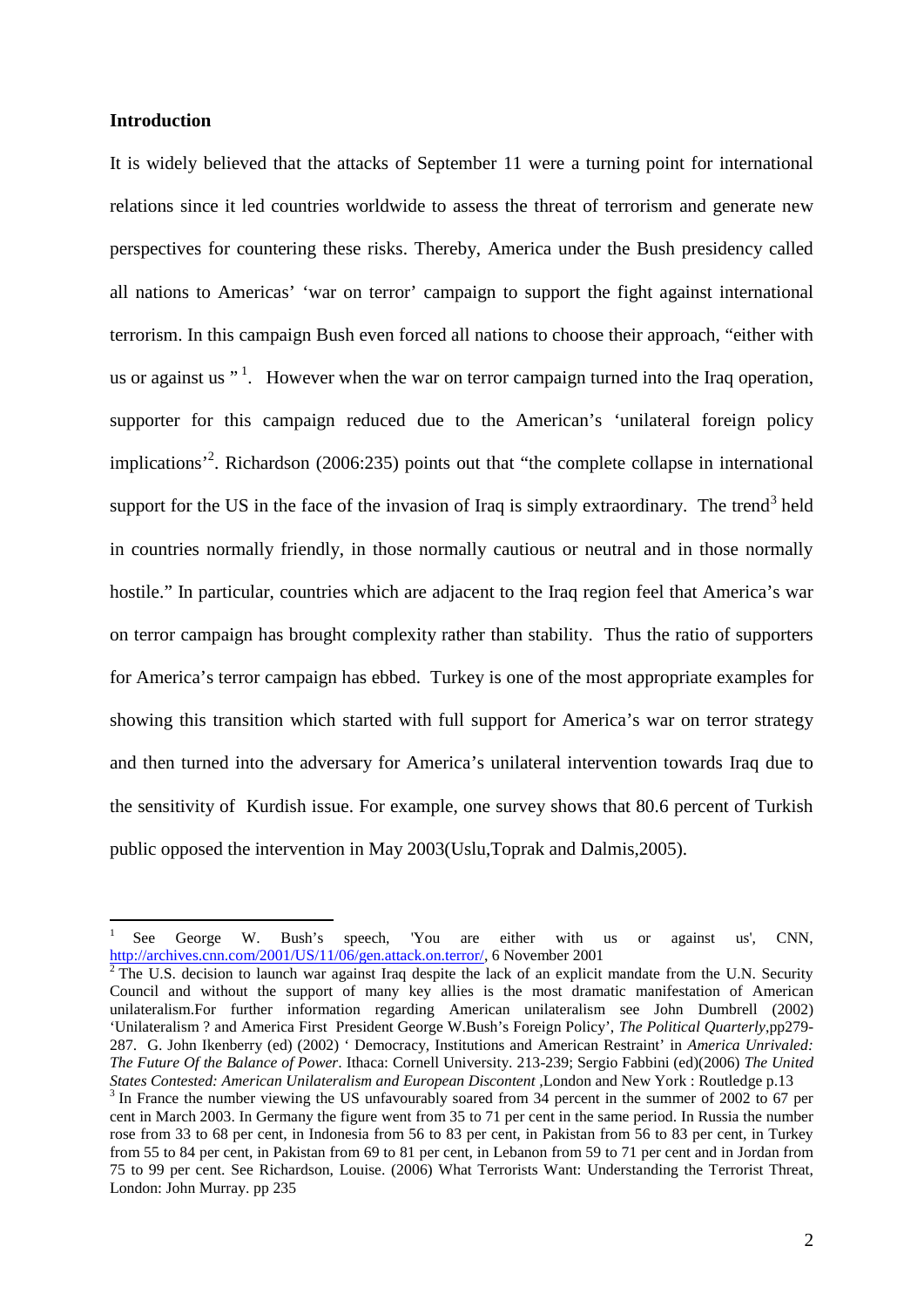Initially, Turkey began the 21<sup>st</sup> Century as a 'strategic partner' of America declared by Bill Clinton<sup>4</sup> in 1999. Moreover, September 11 reinforced Turkey's strategic importance once again to the US war on terror campaign since Turkey was fully aware of the gravity of the threat due to the PKK (Kurdistan Worker Party) which caused 37,000 casualties over 25 years(Ibas, 2007). Its painful past experiences inspired its significant contributions towards the international counterterrorism struggle. As a result, Turkey immediately pledged its support to the U.S. by opening up the Incirlik Air Base and its air space, deploying commando units and managing the International Security Assistance Force (ISAF) in Afghanistan in 2002. Yet, during this time serious doubts began to arise gradually within the general public when the U.S. decided to attack Iraq in regions of Kurdish inhabitants. Turkey's past experience illustrated that Iraq caused Turkey to have security problems resulting from Northern Iraq during the first Gulf War. Accordingly America's decision for attacking Iraq led Turkey to be more prudent. On March  $1<sup>st</sup>$  2003 Turkey refused the decision to allow U.S. troops through Turkey which made the Kurdish problem much more complicated than ever as America was forced to choose another alternative way to topple Saddam's dictatorship. America has continued its operation towards Iraq, but has seemed to be inactive regarding Turkey's struggle with the PKK.

Nowadays many in Turkey assume that Turkey would not be facing a PKK problem if the Turkish parliament had decided to cooperate with Washington on March  $1<sup>st</sup>$  2003. Those (53.6 percent of Turk) believed that a U.S. intervention without a Turkish military occupation of Northern Iraq would result in the establishment of a Kurdish state(Uslu,Toprak and Dalmis,2005). According to Taspinar (2007), such views are naive and wrong. Taspinar

<sup>&</sup>lt;sup>4</sup> See President Bill Clinton, adress to the Turkish Grand National Assembly, November 15, 1999. in that speech, Clinton said: For better or worse, the events of that time when the Ottoman Empire disintegrated and a new Turkey arose have shaped the history of this entire century... Turkey's past is the key to understanding the twentieth century. But, more importantly, I belive that Turkey's future will be critical to shaping the twenty-first century.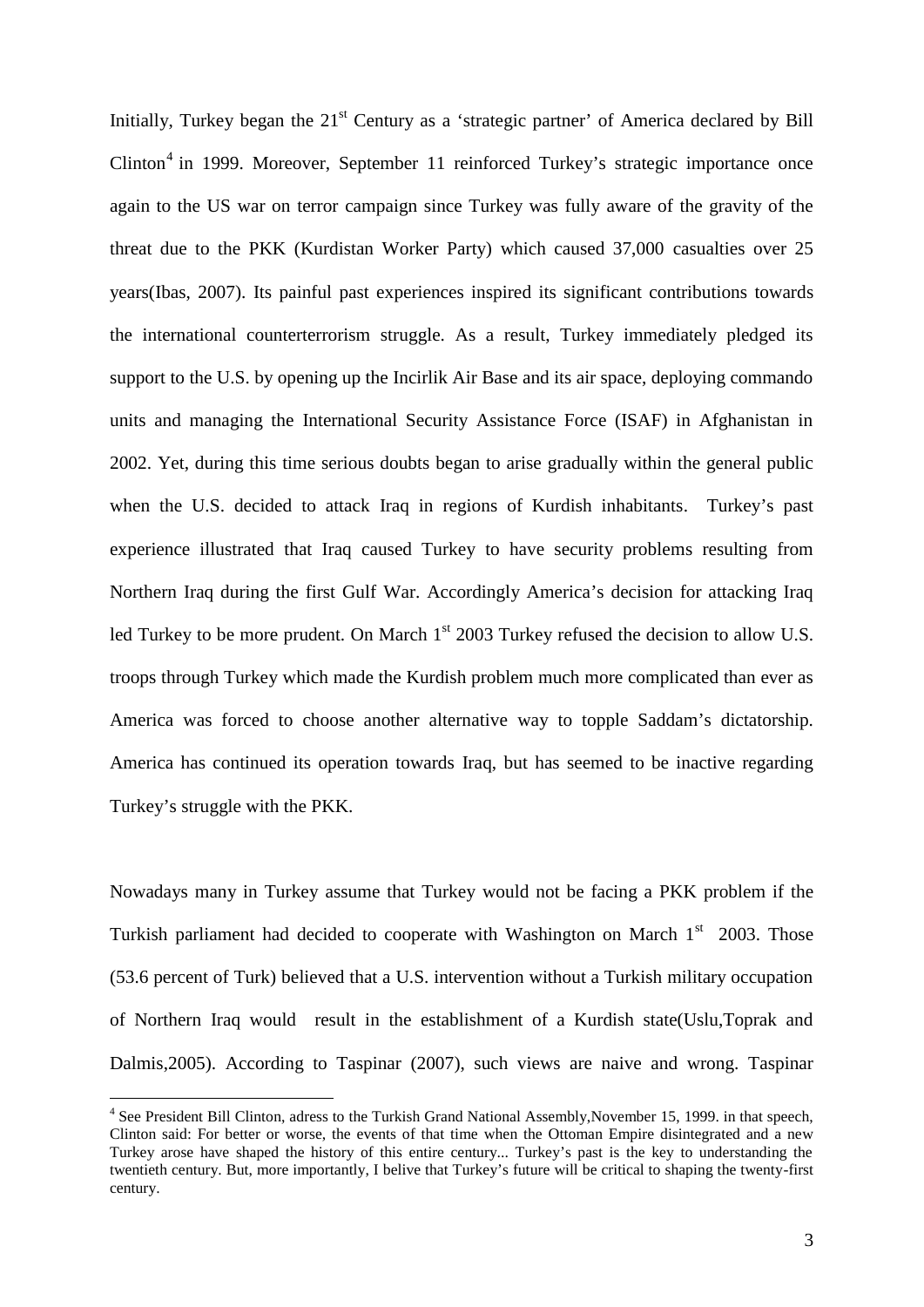believed that it requires a strong degree of imagination to believe that the PKK is a product of America's invasion of Iraq or Iraqi Kurds. "Instead of constantly blaming nefarious external forces, it is necessary to pay attention to international and domestic dynamics. It would also help to understand how nationalism, socio-economic problems and unfulfilled political expectations can become a toxic cocktail that fuels radicalism" (Taspinar 2007).

This essay attempts to scrutinize the evolution of the PKK and its reflection over Turkish-American relations. In order to analyze this issue, the essay is divided into three parts; the first two parts are devoted to examine the international and domestic dimensions which have fuelled the PKK's facilities, and the latter of the essay seeks to analyse its reflection over Turkish-American relations in the context of war on terror and Iraq invasion.

## **International Dynamics of the PKK**

Throughout history people have witnessed not only significant developments in science and technology, but also the growth of international terrorist activities. Especially, during the Cold War years, terrorism not only became a factor in foreign policy, but also an internal component of the global system. The circumstances that shaped bipolar international systems also legitimised violent covert action, making terrorism a form of state behaviour. Hence, "synergic conjunction of interacting global trends" have formed "structural terrorism", which became a source of state terrorism. (Kegley, Sturgeon, and Wittkopf, 1998:16)

States adopted a less risky way of pursuing their foreign policy goals, which was by employing terrorism. Hence, terrorism turned into a flexible and highly adoptable instrument of foreign policy, particularly used by the two superpowers in the Cold War era. Although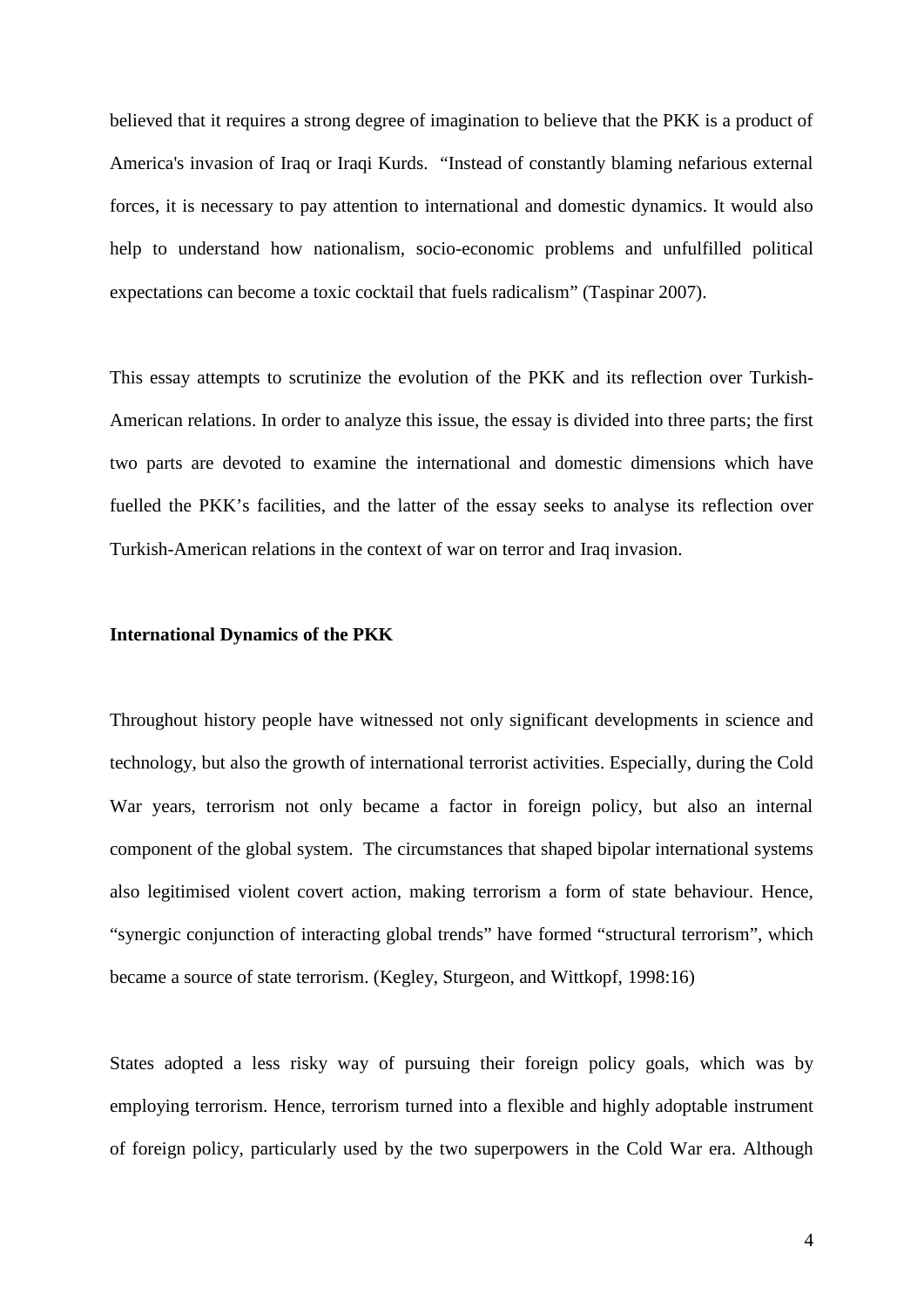neither superpower, the US or the Soviet Union, accepted sponsoring terrorism, both supported groups using terrorism against the friends and allies of the rival superpower or directly against the opposite superpower (Schlangheck,1990:170-1). Since both had interest in exploiting and employing terrorism in different forms, they only opposed the use of terrorism by the other side. With the end of the Cold War, the rapprochement between the East and the West had an important impact on the decline of international terrorism stemming from ideological reasons.

However, Hoffman (1998:141) points out that "there was not a decline in the overall level or lethality of international terrorism due to the emergence of regional ethnic and nationalist rivalries—usually combined with religious antagonism." Ethnic and nationalist groups, which had been long suppressed by Cold War politics, have since increasingly resorted to terrorism in order to pursue their nationalist and ethnic aspirations. Contrary to the superpowers "sponsorship of ideologically motivated terrorism, some states collaborated with nationalist and ethnic groups, which considered the systemic factors as appropriate to change the borders or dominated their rivalries" Hoffman (1998:141). Parallel with Hoffman's perception, the PKK, as an ethnic and separatist terrorist organization, was founded by the leader of Abdullah Ocalan in 1984. Its goal had been an independent Marxist-Leninist style Kurdish state entirely separate from Turkey and incorporating other ethnic Kurds, especially from Syria and Iraq (Edwards and Hinchcliffe, 2005:81). At some stage during the Cold War, while the PKK covered itself as a leftwing organization, after the first Gulf War it appeared as "an ethnic terror organisation which conducts terrorist activities based on a micro nationalist ideology, funding its violence through illegal activities such as the narcotics trade and arms smuggling" (Ibas, 2007). Turkish soldiers have battled the PKK in the southeast since 1984, a conflict that has resulted in an estimated 37,000 fatalities.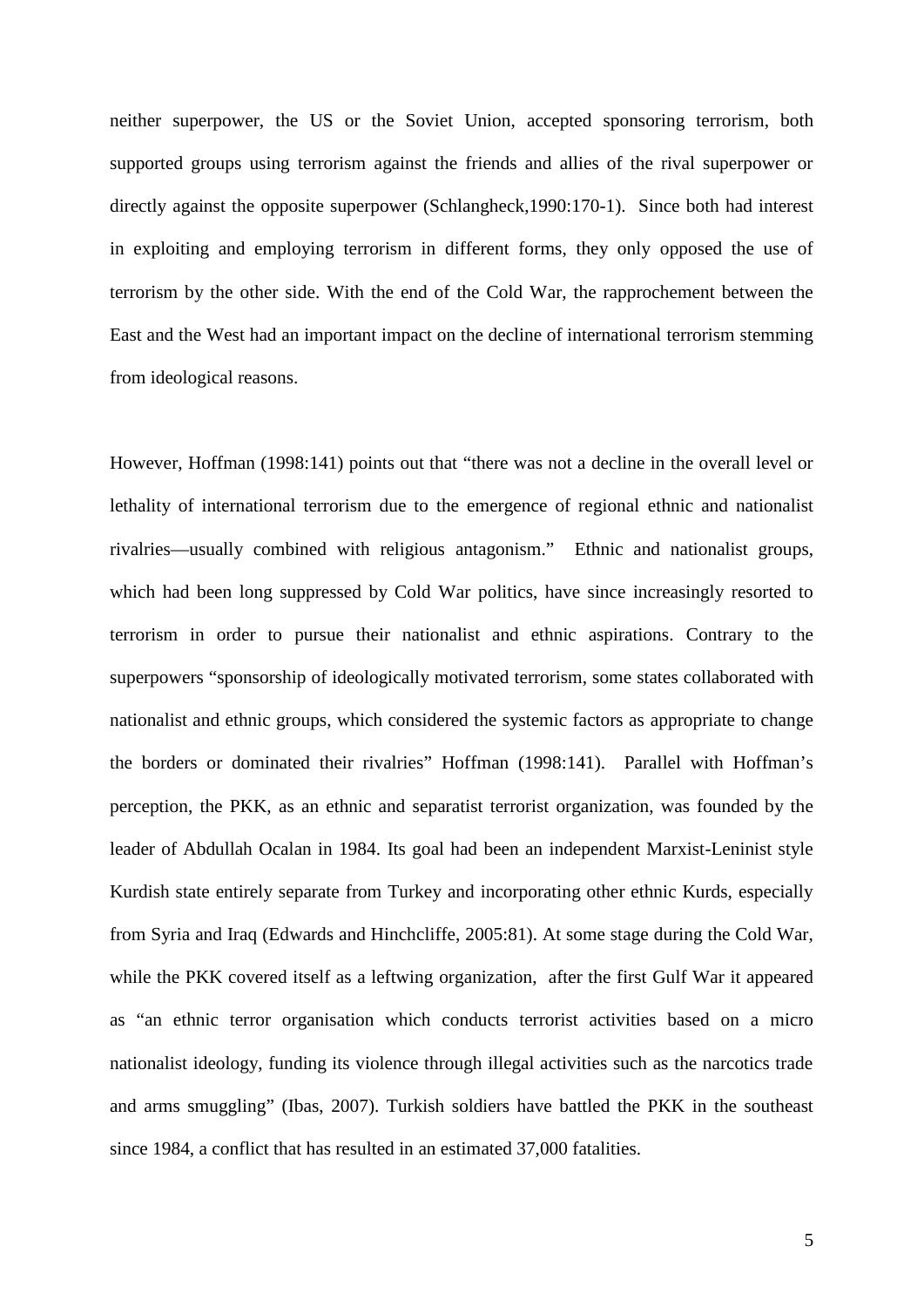Ethnic terrorists attempt to influence rival groups and hostile governments, but they also aim to forge a distinct ethnic identity and to promote ethnic mobilization. Ethnic terrorists either aim to elevate the status of their communal group or to create a separate sovereign state. Ethnic terrorists need state support for the provision of weapons logistics, and most important for safe havens beyond their borders, (Byman,1998:150-161) besides, Diaspora<sup>5</sup> communities are usually an important source of support for ethnic terrorism. For example, Cyprus and Bekaa Valley<sup>6</sup> were famous havens for some terrorist groups, especially those backed by the Soviet Union. "After the Cold War, these places have long been a haven for advocates, activists, and operatives for the PKK" (Harmon, 2000: 88-93).

Furthermore, the ethnic and nationalist terrorism has a strong international dimension since the very objective of it is to create a new country, which would certainly affect the international system(Schmid,1998:58-9). Hence, these kinds of groups often depend on the support of other nations that are interested in changing the international system. In the case of the PKK, many countries have been accused of giving assistance to PKK's actions outside of Turkey. According to Robins (2002:173) virtually throughout their existence the PKK has been extensively involved with foreign states such as Armenia, Cyprus, Greece, Iran, Iraq, Lebanon, Russia and Syria. Robins noted that by the mid 1990s senior and influential sources in Turkey had accused eight states of directly aiding the PKK, and a further dozen or so of giving assistance to its members and its front organisations.

<sup>&</sup>lt;sup>5</sup> furter information regarding Kurdish diaspora, especially those in Europe, and their contribution to the PKK, Philip Robins, Suits and Uniforms: Turkey Foreign Policy since the Cold War, Seattle: University of Washington Press pp.177-180

<sup>&</sup>lt;sup>6</sup> see also, Bruce Hoffman (1998), Inside Terrorism; Iran reportedly also provides training and sanctuary for the most hard-line Palestinian factions, including Hamas and the PIJ, as well as the Kurdish PKK. Hamas the PIJ, the JRA and the PKK, also maintain bases either in Syria or just across the border in the Syrian- controlled Bekaa Valley. Indeed, only a few years ago the State Department alleged that at least sixteen different international terrorist organizations maintained training facilities under Syria's aegis in the Bekaa valley. (194 -5)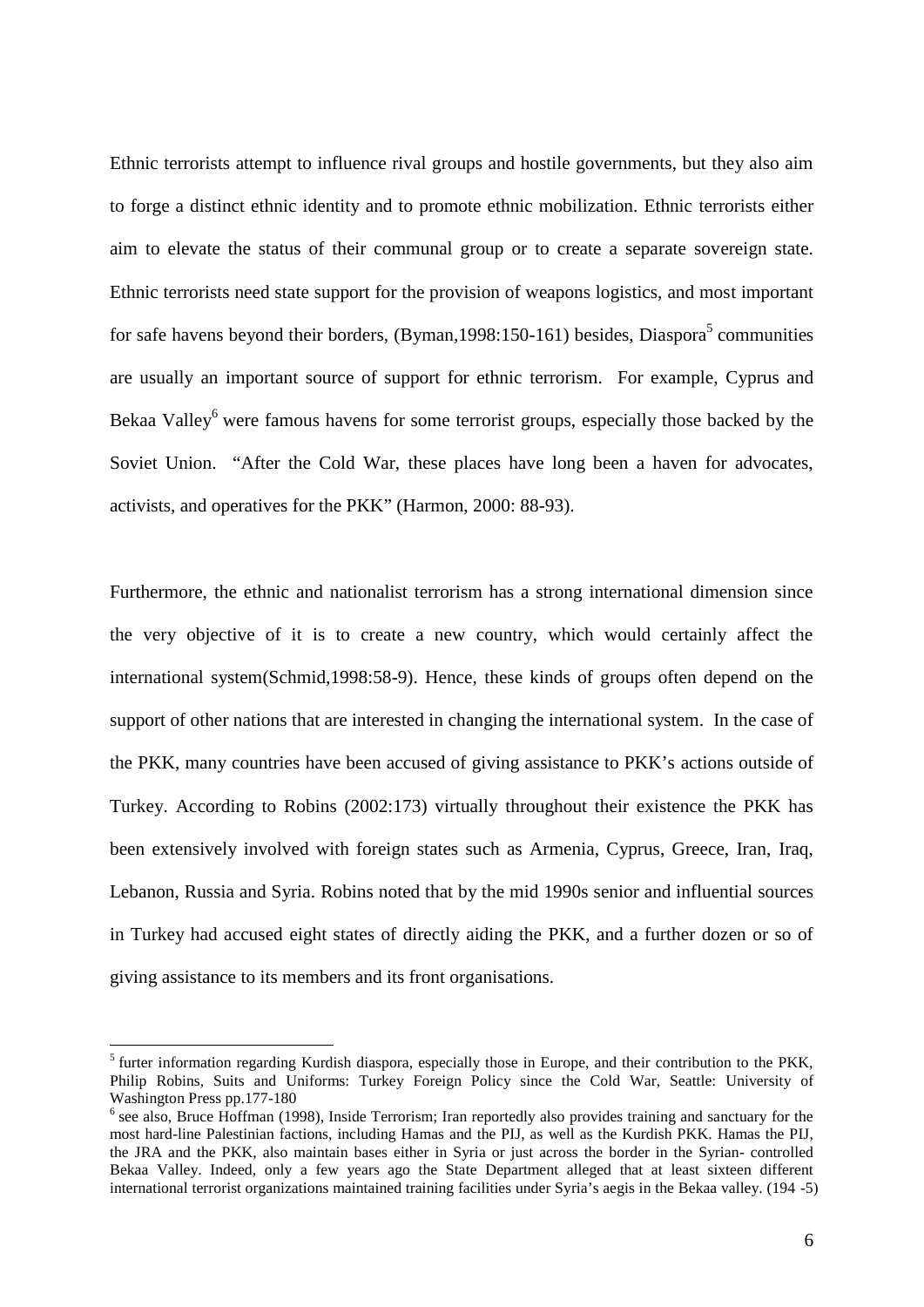However, foreign assistance was crucial for the survival, organisation and military operations of the PKK, and it is important to emphasise that it was not a foreign creation without rationale or support in Turkey itself. The PKK could not have grown so rapidly and prospered so extensively without the co-operation of Kurdish communities in the south-east of the Turkish state. Robins (2002:173-4) designates the critical factors facilitating the Kurdish issue in Turkey as: the increasing growth of a self-conscious Kurdish nationalism inside Turkey; the material disdain for the south-east on the part of the Turkish state, which provided few resources for economic development or social services; structural economic factors, which have helped to accelerate the sharply growing relative poverty in Turkey; and coercive nature of the Turkish state, both in terms of forcing the increasingly extensive activities of the security services. Accordingly, it is highly important to analyse domestic dimensions of this issue in order to find out the reflection of the PKK over Turkish-American relations.

#### **Domestic Dimensions of the PKK issue and Turkey's Sensitivity**

In the  $19<sup>th</sup>$  Century the Ottoman Empire, considered as the 'sick man' of Europe, had been defeated by the 'victorious allied powers' in World War I. Subsequently the Sèvres Treaty, which included many "unpleasant and humiliating peace terms" (Sweig, 2006:123) signed by the Ottoman-Turkish Government. Ahmad (2005) argues that the treaty of Sèvres was merely the culmination of the so-called Eastern Question, the term used to describe "the interimperialist rivalry concerning the division of the legacy of the ailing Ottoman Empire." According to Candar, the process of the disintegration of the Ottoman Empire had created a deep xenophobia in the founding fathers of the new Turkish Republic in 1923. Turkish people therefore harboured deep suspicions concerning the intentions of foreign powers, and mainly those in the West. For Larabee and Lesser (2003:81-3) the provisions of the Treaty of Sèvres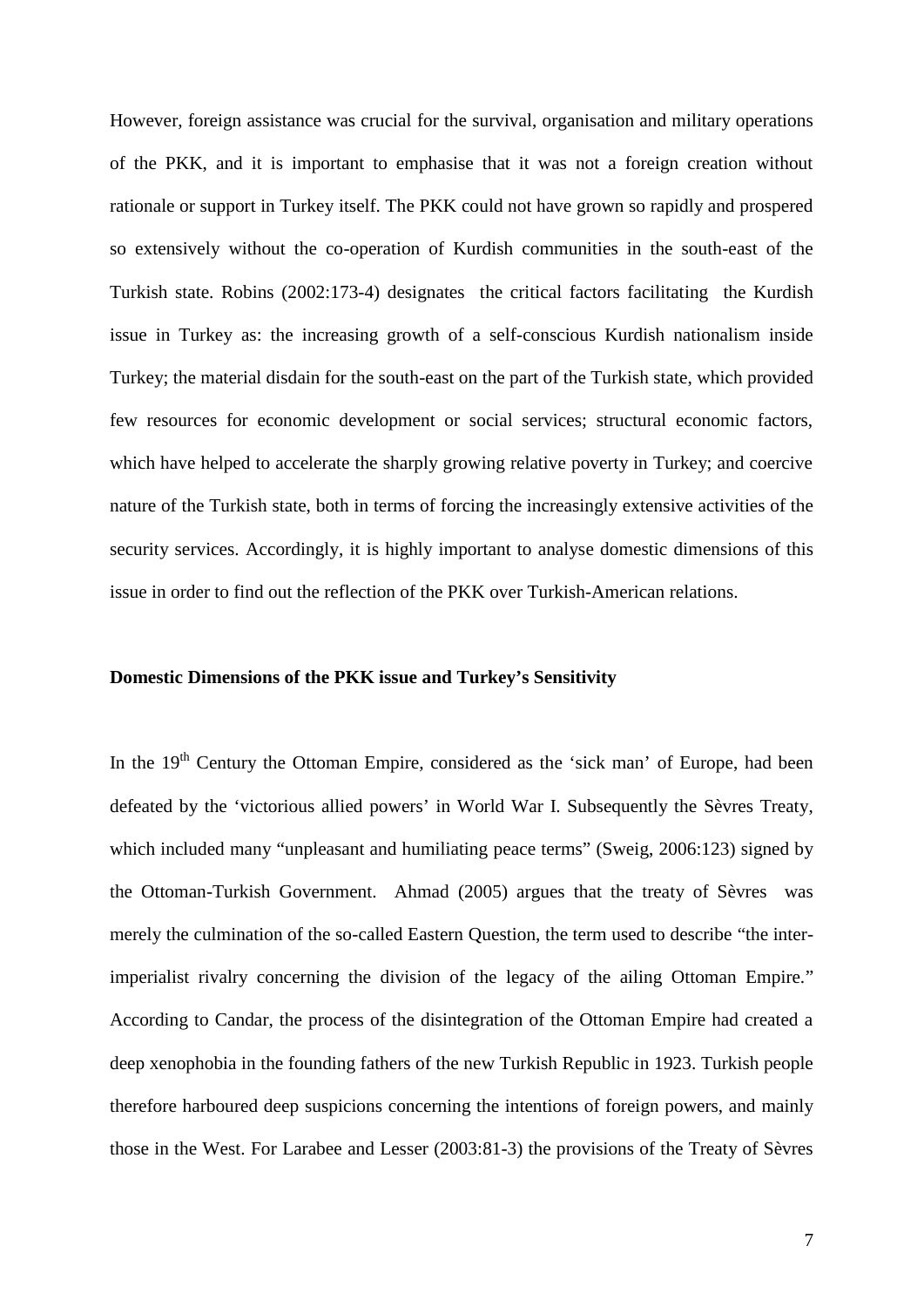regarded by Turks as Wilsonian in inspiration, and American notions of national selfdeterminism were seen as encouraging Balkan, Kurdish, and Armenian nationalism at Turkey's expense. The legacy of Sèvres is a phenomenon, which Turkish analysts often refer to as the "Sèvres syndrome"<sup>7</sup>, continues to fuel Turkish suspicions of American foreign policy implications. The lasting effects can be seen in the contemporary Turkish debate about American policy in Northern Iraq and the Kurdish issue. Thus the Sèvres Syndrome in Turkey should be kept in mind while analysing the PKK or Kurdish issue.

In order to abolish the Sèvres treaty, Mustafa Kemal Ataturk, the founder of Turkey, and his fellow soldiers embarked on the war of independence against the 'victorious allied powers' of World War I. After that war, the Lausanne Treaty of 1923 was replaced with the Sèvres treaty. Subsequently, the state in Turkey has sought to create a new identity and sense of loyalty in its subjects. Reform policies have thus aimed to favour Turkish nationalism since the reformist state elite have identified themselves with ethnic Turkish identity and allied themselves with Turkish nationalist groups, which are also know as 'Kemalist groups'<sup>8</sup> in Turkey(Kirisci,Winrow,1997:209-10). The goal of Kemalism has been the creation of a homogeneous (Turkish)<sup>9</sup>, centralized nation-state and a secular society. These two goals were

 $<sup>7</sup>$  As a part of Turkey's denial of the existence of a Kurdish problem, the PKK had always been portrayed as an</sup> extarnally- supported organization whose aim was to weaken and divide Turkey. Such a portrayal is very much part of what in Turkey is commonly reffered to as the " Sèvres syndromme", a concept popular among nationalist, as well as bureaucratic and military circles. It based on the belief in a conspiracy and embodies the fear that the Treaty of Sèvres will be revived. Many Turks believe that the U.S. and the EU trying to weaken Turkey both through partition. (e.g. the creation of a Kurdish State) and through instigating sufficient domestic political turmoil to ensure that the country remains weak. See Bill Park, Turkey's Policy Towards Nortern Iraq: Problems and Perspectives,New York:Routledge,2005- p13, Kemal Kirisci and Gareth M. Winrow, "The Kurdish Question and Turkey: An Example of a Trans-State Ethnic Conflict", London:Frank Cass, 1997,pp 209- 210

<sup>&</sup>lt;sup>8</sup> Also known as Laic Camp in Turkey is the most powerful ideologic faction in which a large number of statesman including former presidents, politicians, a large number of eminent military staff, supreme court members, and so on take part in.

<sup>&</sup>lt;sup>9</sup> Expressions of Kurdish ethnic distinctiveness would not be tolerated. The Lausanne Treaty of 1923 which is Turkish organic law made explict reference to Turkey's non-Muslim Greek, Armenian and Jewish minorities, but not to its Kurdish and other Muslim ethnic groups.(Park,2005:16-7) Also, one of Ataturk's proverb which 'Happy is one who can say one is a Turk' has long been discussed. Later on some Turkish politicians (Cem Boyner and Tansu Ciller) reinterpretted this proverb as 'Happy is one who can say I am a citizen of Turkey'.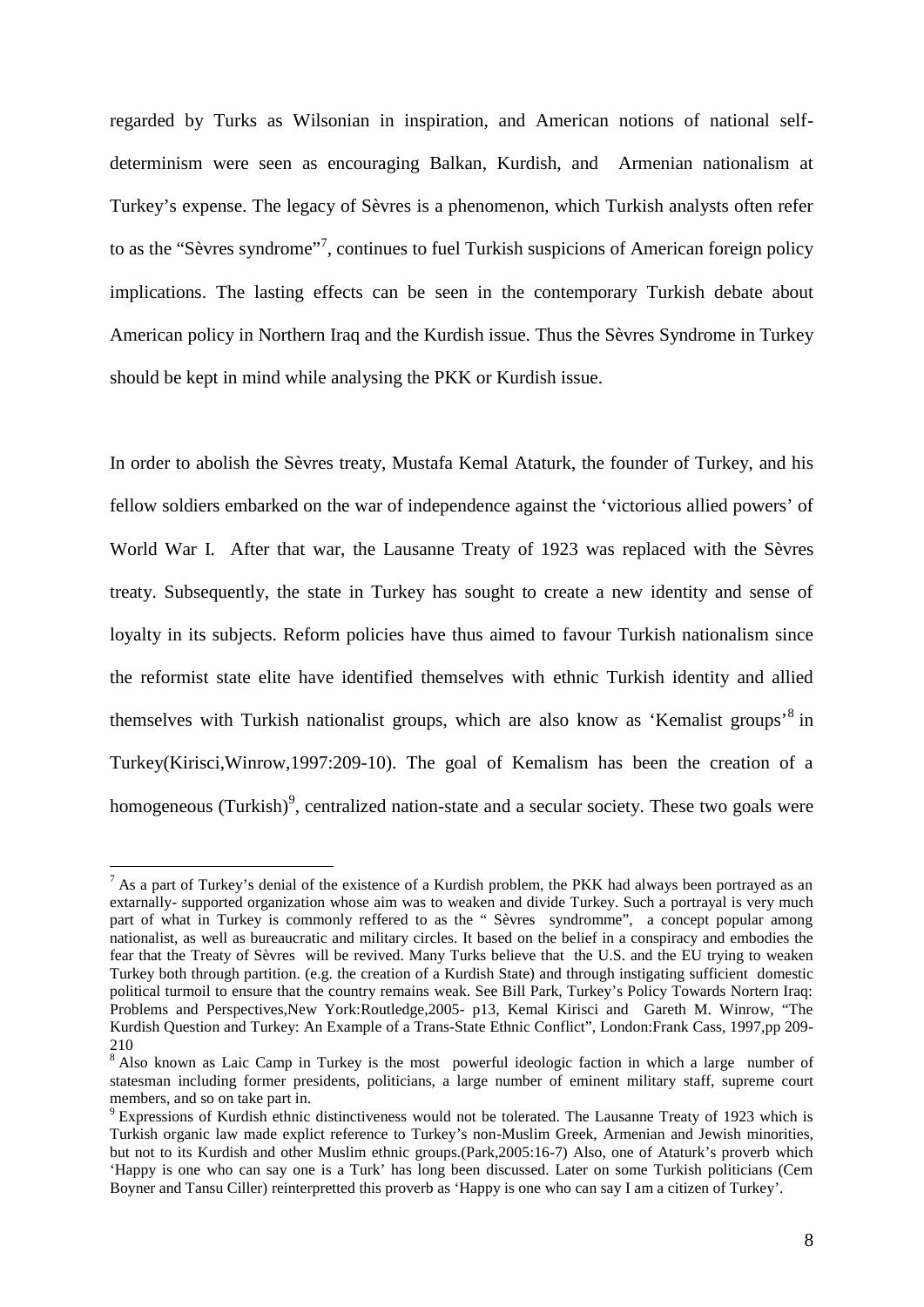regularly challenged by Kurdish tribal networks and Islamic communities on the periphery. The most known example is "Sheikh Said Riot in  $1925."^{10}$  At the same time as this riot, deliberately or accidentally inept British cartography led to the historically Kurdish region being divided along the borders of four states Turkey, Iraq, Syria and Iran.(Ozcan,Yavuz,2006) It is important to highlight the Kurds<sup>11</sup> of Turkey, Syria, Iran and Iraq are the largest population in the world who do not have their own state. According to Park (2005:13) "strategic considerations and political power rather than ethnographic logic or geographic circumstance account for Turkey and Iraq's mutual borders and those they share both Syria and Iran." Accordingly, the Kurdish regions acquired the status of a 'national security' problem for these states. The entire region became vulnerable to interference by regional and international powers and susceptible to Kurdish ethnic uprisings within individual states. The demise of the Soviet Union and the Gulf War, especially, led all international attention to concentrate on this region.

For Turkey, the 'Kurdish question' has occupied both the domestic and foreign policy of Turkey to varying degrees for over eight decades. Through this period Kurds in Turkey, the largest Kurdish population in the world, have had demands ranging from full secession to federalism, and the recognition of individual rights as Turkish citizens within the framework of the process of Turkey's entry into the EU. On the contrary, the dominant view of the Turkish state, however, during most of this time, has been to reject such a description which

<sup>&</sup>lt;sup>10</sup> Many Turks still believe that riot was backed by Great Britain to seize the Mosul and Kirkuk in 1925. According to Dahlman, the outcome of the Sheikh Said Riot established the new tenor in the region, most importantly: Britain was able to consolidate its imperial position in Mesopotamia ; Turkey assumed a noninterventionist foreign policy; and Moscow had clearly removed itself from manipulating Kurdish affairs among its southern rivals. See Dahlman, Carl.(2002) 'The Political Geography of Kurdistan', Eurasian Geography and Economics. 43 (4): 271-299.

<sup>&</sup>lt;sup>11</sup> There are approximately 30 milion Kurds live in that region. Turkey's approximately 15 million Kurds make up 20% or more of the country's population. Iraq's araound four and a half million Kurds constitute at least 15% of the total Iraqi population. Iran's Kurdish population is probably a little larger than Iraq's. in Syria there are substantially in excess of one milion ethnic Kurds. For further detail see, Bill Park, Turkey's Policy Towards Nortern Iraq: Problems and Perspectives,New York:Routledge,2005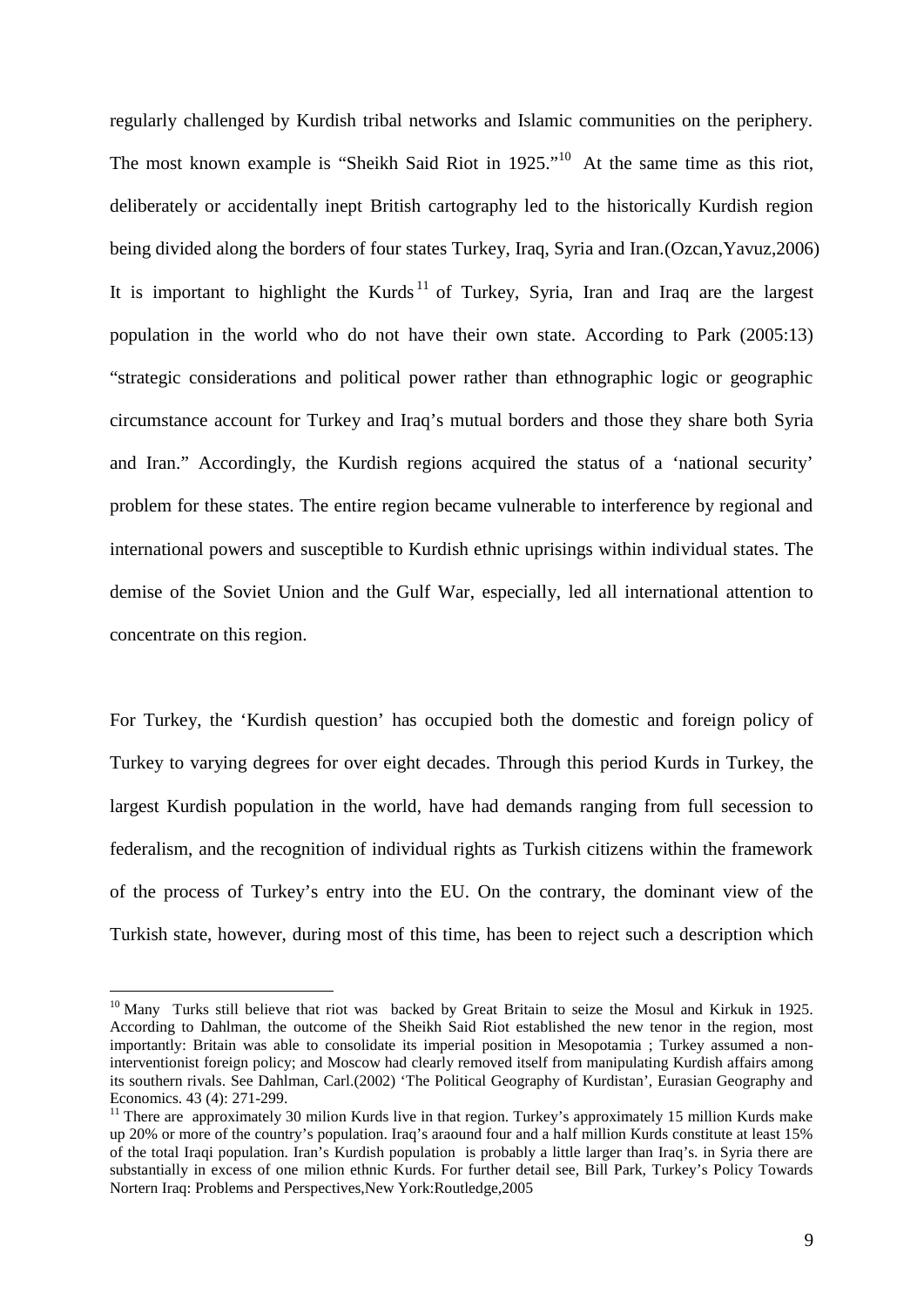Turkey has no Kurdish problem (Robins, 2002: 174) but a problem of terror, aggravated by the economic and social problems of south-eastern<sup>12</sup> Turkey. Indeed, as late as the 1980s, the very existence of Kurds was denied by some elements within the Turkish state, with Kurds being referred to as "Mountain Turks" (Dahlman, 2002). Broadly speaking, the Kurdish issue has for a long time been seen either as a political security problem in the context of the PKK, or as a social and economic backwardness of the south-east of Turkey. Kirisci, mostly quoted scholar regarding Kurdish issue (2005), summarized the failure concerning the Kurdish issue

the failure to accommodate Kurdish ethnicity and culture has been an important factor that has led to the deaths of thousands of civilians and the displacement of masses of people, as well as severe human rights violations. The failure has also caused many governments and international political actors to be drawn into the conflict between Turkey and the Kurds. Accordingly, the Kurdish question became internationalised and came to dominate a significant proportion of Turkey's foreign policy.

According to Kirisci (2005), traditionally, there were two approaches to the Kurdish question in Turkey. The dominant and hard-line approach had seen the problem as externally driven and has pursued what is basically a military way of dealing with it. The more moderate and liberal approach has seen the problem mostly as a denial of Kurdish cultural and ethnic identity, and has advocated political reforms in support of greater democracy and pluralism in Turkey, and economic reforms aimed at achieving greater development in the east and southeast of Turkey. The latter has also been aware that a peaceful solution of the Kurdish Question in Turkey would improve Turkey's image worldwide, for example, improving prospects for Turkish admission in to the EU as a full-member.

For the first time, the late president Turgut Ozal, known as the most pro-American leader in Turkey, had tried to change the pattern of Turkish foreign policy where the Kurdish question was understood merely as a security issue that threatened Turkey's territorial integrity

<sup>&</sup>lt;sup>12</sup> In order to find a solution for south-eastern Turkey where most of Kurds live, GAP project (Southeastern Anatolia Project) has been launched. Basically, the Project were aiming at controlling irragation system. However, this consideration led other states within the region to provoke and help the PKK against Turkey due to the importance of water for other regional powers.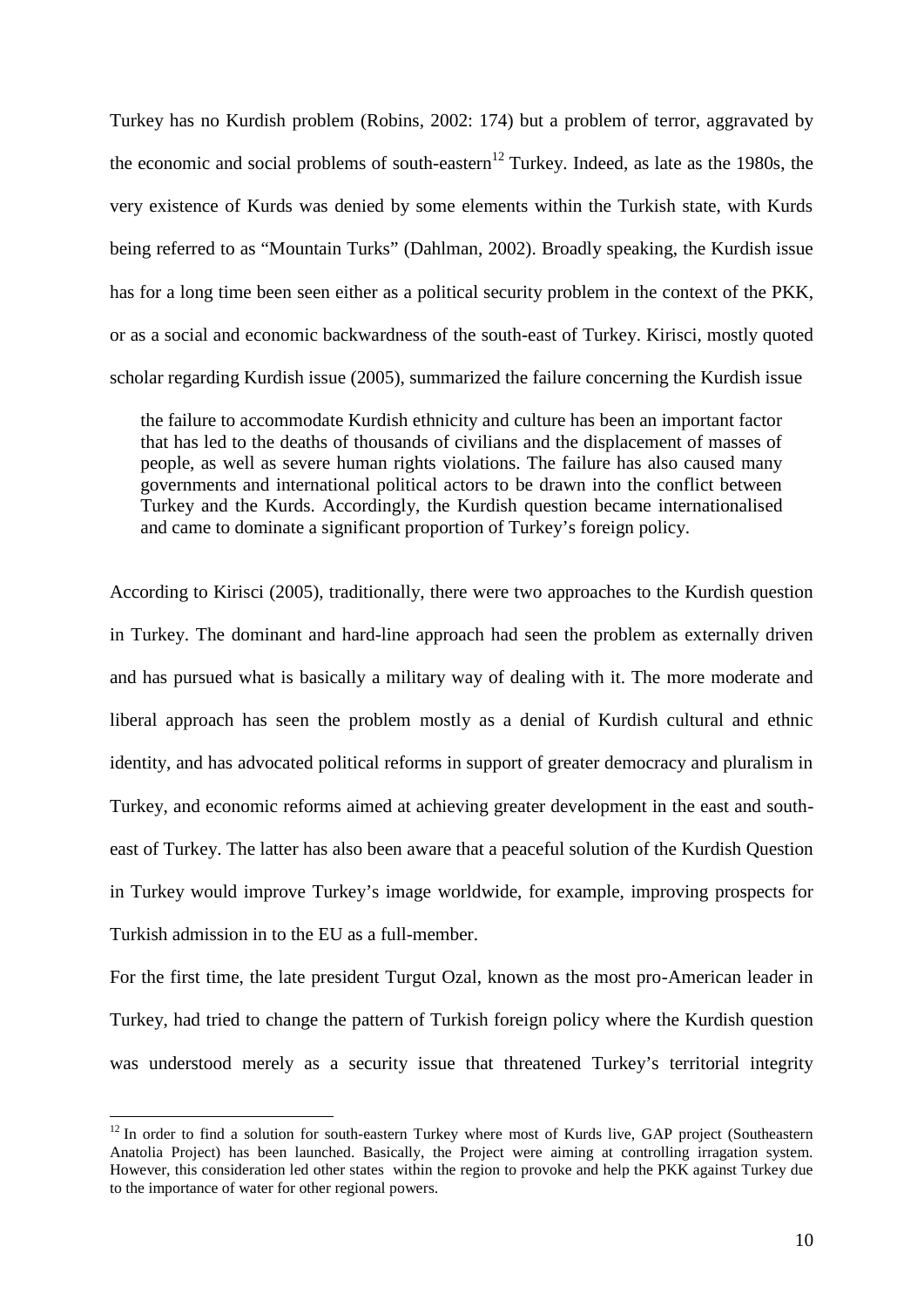(Candar, 2005). After the first Gulf War, Ozal had set a precedent by holding talks with Kurdish leaders from Northern Iraq. Ozal had sought to start an open discussion of the Kurdish issue in Turkey. In 1992, he had even suggested that the allowing of radio and television broadcasting in Kurdish and the teaching of Kurdish as a second language at school could help the government to deal with the question more effectively (Kirisci and Winrow 1997, 137). Ozal's radical decisions toward Kurdish policy brought drastic change in Turkey. These rights for Kurds, such as broadcasting, teaching Kurdish, Kurdish radio, have just been implemented after 2004. However Ozal's effort had been criticised after the negative outcomes of the first Gulf War.

The gap between moderates and hard-liners concerning the Kurdish issue diminished after the capture of the PKK leader Abdullah Ocalan in 1999. Since, certain factors have played a critical role in its development, most importantly the improving relations with the West and the changing strategy of PKK after the capture of its leader. The capture of Ocalan coincided with Turkey candidacy with EU in 1999. The PKK, therefore, has used new-found opportunity spaces brought about by the European Union's Copenhagen criteria<sup>13</sup> as the EU had criticised Turkey bitterly regarding the Kurdish Issue.

It is worth noting that America's stance toward the Kurdish Issue is slightly different from the EU's stance. According to Davutoglu (2001:476) while America sees the Kurdish Issue as an important component of the Iraq equation, Europe considers the same issue as being a Turkish domestic problem. This basic nuance has led the EU and America to approach Turkey differently. For Kirisci (2005), compared to Europe, U.S. relations with Turkey regarding the

<sup>&</sup>lt;sup>13</sup> According to this criteria, prospects of membership require that a candidate country achieve stability of institutions guaranteening democracy, the rule of law, human rights, and respect for and protection of minorities. This was the turning point at which the potential process was set in motion that led to the EU's formal acceptance of Turkey's candidacy.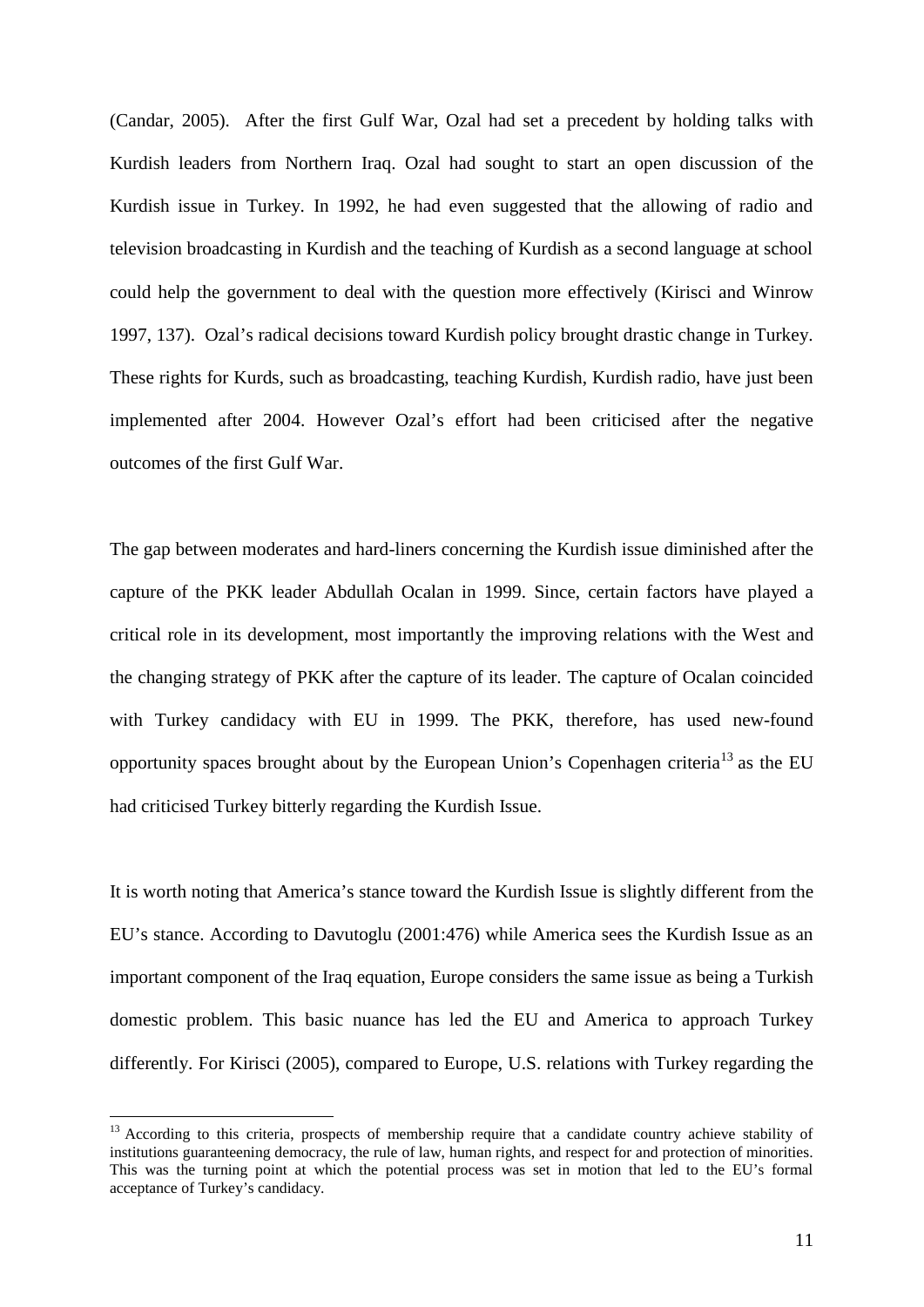Kurdish question were more ambiguous. America made an unequivocal distinction between the PKK and the Kurdish question but it did not hesitate to criticize Turkey bitterly on its human rights violations but was unambiguously critical of the PKK and supported Turkey's struggle against the this group. In short, America has tried to resolve this issue in the Iraq equation, but due to the Northern Iraq issue, America's approach has discontented among the Turkish policy makers especially those taking part in Turkish military<sup>14</sup>. However, Turkey's support for coalition powers to attack Iraq during the first Gulf War had brought another dimension to the post-Cold War U.S. – Turkish relations regarding the Kurdish Issue and the PKK since lessons from the First Gulf War have affected Turkish support to America's current Iraq invasion.

By supporting coalition powers during the first Gulf War had four important outcomes; first, Turkey got involved in a Middle Eastern dispute, second Kurdish refugees from North Iraq came to Turkey because of Saddam's repression, thirdly, the rising possibility of independent Kurdish state and lastly increasing the PKK's attacks. Those outcomes guided Turkish foreign and domestic policy in the following years. Thus Turkey draw their red lines which consist of resisting Kurdish independence in Iraq, countering Kurdish militants, suppressing Kurdish attempts towards the oil-rich city Mosul and Kirkuk, protecting Turkmen's right in Northern Iraq, and defending Iraq's unitary structures (Prager, 2003). These red lines do not completely overlap with America's interest in Iraq. Especially, the dissolution of Iraq

<sup>&</sup>lt;sup>14</sup> Turkish Military is the most important institution in terms of foreign policy, security and several times domestic affairs. According to Mc Gregor: The role that Turkey's generals play in the country's political life is unfamiliar to most Western states. The generals give speeches suggesting directions for public policy, call for politicians to be prosecuted, robustly defend the nation's international reputation and persecute any perceived deviation from official Kemalism—the secular political and social movement created in the 1920s by General Mustafa Kemal Ataturk as a nationalist response to the implosion of the Ottoman Empire. Opinion polls consistently reveal that the Turkish military remains the most trusted element in Turkish public life, despite a history of coups and political interventions. Experiencing 45 different governments since 1946, many Turks view the military as a powerful force for national stability. Mc Gregor, Andrew.(2007) 'Turkey's Dark War: Counter-Terrorism Strategies for the 21st Century', Global Terrorism Analysis (The Jamestown Foundation). 5(14):10-2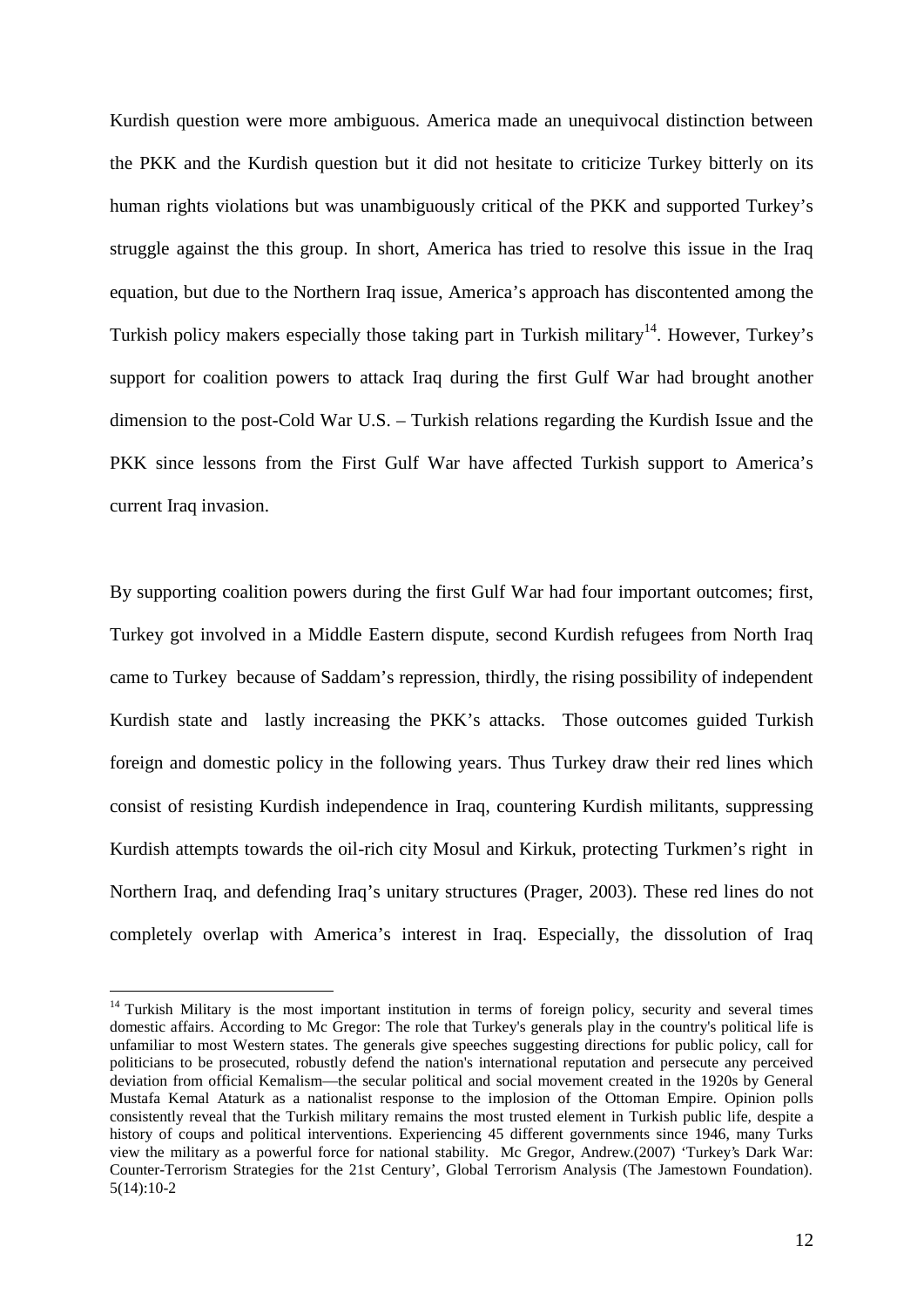resulting in an independent Kurdish state, an unacceptable idea for Turkey because this possibility are considered as provoking Kurdish subjects in Turkey and increasing the terrorists activities of the PKK, which have been mainly trained in Nortern Iraq.

However Makovsky (2000) points out that the U.S. aims at advocating the maintenance of Iraq's territorial integrity. Conversely, Aykan (1999) claims that the 'non-fly zone'<sup>15</sup> established between the Turkish border and the area north of the  $36<sup>th</sup>$  parallel after the Gulf War to protect the civilians in the region from Saddam Hussein turned out to be a de facto Kurdish State that was a threat for Turkey's integrity because of the 'domino effect'. Regardless of America's stance concerning this issue, it may be said that the dissolution of Iraq and creation of an independent Kurdish State within the lands of Iraq does not discontent the U.S. as it does Turkey. Therefore Iraq is at the very centre of the U.S. – Turkish relations regarding the PKK and Kurdish issue, and has increased in importance for both Turkey and the U.S.

#### **The dilemma between the U.S. and Turkey resulting from the PKK**

<sup>&</sup>lt;sup>15</sup> See Lenore G.Martin, "Turkey's Middle East Foreign Policy" in Leonere G Martin and Dimitris Keridis(eds), *The Future of Turkish Foreign Policy,* (Cambridge: MIT Press,2005:pp 157-189) During the Gulf War, Operation Provide Comfort and Operation Northern Watch, conducted by the U.S. and the UK from Incirlik air base, were intended to protect the Kurds in the north and contain the Saddam Hussein regime by policing a nofly zone in the north of Iraq. See also Kemal Kirisci and Gareth M. Winrow, *The Kurdish Question and Turkey: An Example of a Trans-State Ethnic Conflict.* (London:Frank Cass, 1997:p 159) The Late President Turgut Ozal played a central role in the introduction of the idea of a safe haven. Ozal knew that to ensure the return of the refrugees and extend assistance there was an immediate need to stop Iraqi aggression and create a secure environment. What he seemed to have in mind was the creation of a safe zone along the Iraqi border.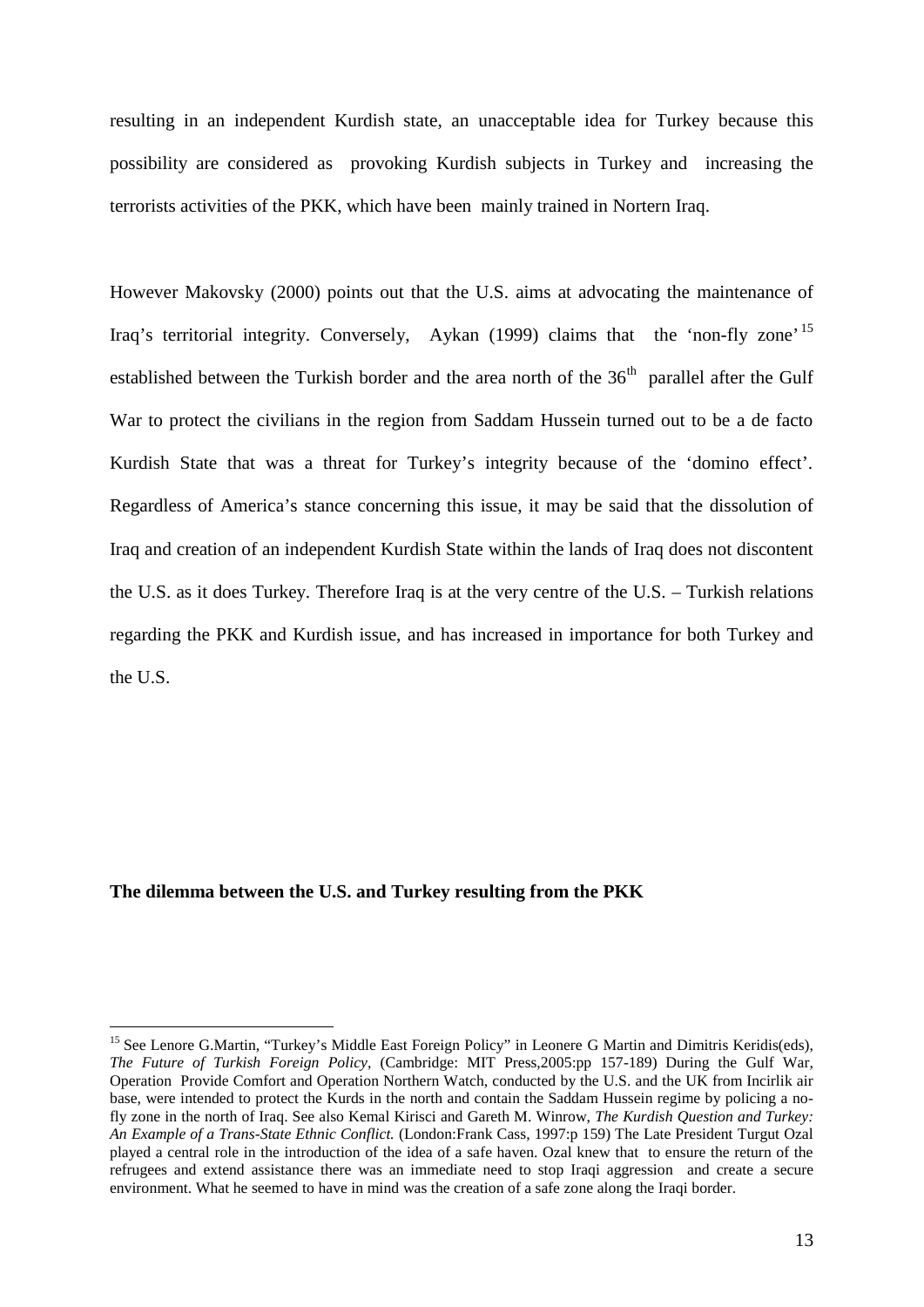Reecently, suspicions towards the U.S. aroused resulting from Northern Iraq. America has long been accused of giving assistance to the PKK and creating an autonomous Kurdish State in Northern Iraq (Baran,2007;Criss, 2007). In fact, in the 1990s America's stance toward Turkey regarding Northern Iraq and the PKK was quite ambiguous because of various reasons. For example, in the period of the counterinsurgency campaign, there were more U.S. weapons deliveries to Turkey than in the entire Cold War period. During the Clinton administration, America sent more arms to Turkey than it had received from 1950 to 1983, according to Chomsky (2007:124) 'Turkey was the leading recipient of U.S. military aid, outside of Israel and Egypt'. Between 1952 and 1997, America provided Turkey with nearly \$ 15 billion or an average of \$ 316 million annually, in military assistance, mainly via grants and credits for the purchase of American made equipment (Sweig, 2006: 127). Moreover, during Clinton's presidency the PKK leader, Ocalan was captured in Kenya in 1999. Through the entire process of Ocalan's capture, America effectively supported Turkey. Also the PKK, with its all changing names, has seen as terrorist organization in 'America Terror list' (Harmon,2000:248-9). Yet simultaneously the U.S. government, particularly the Congress, was deeply critical of human rights violations in Turkey. To illustrate, in 1995 one report prepared under instruction from the Congress, suggested that Turkey was using U.S. weapons against Kurdish civilians. In reflection of this report, Super Cobra Helicopters which were effective particularly against the PKK in rugged and inaccessible mountains terrain were cancelled (Kirisci, 2005). However, it is worth noting that America is not the only country which criticisize Turkey bitterly regarding human rights violations against Kurds.

After the PKK leader was captured, the PKK started to change its strategy in order to find a peaceful solution. During Ocalan's trial, he declared publicly that the organisation agreed a ceasefire (Edwards and Hinchcliffe, 2005:83). Ocalan even wanted to be a mediator between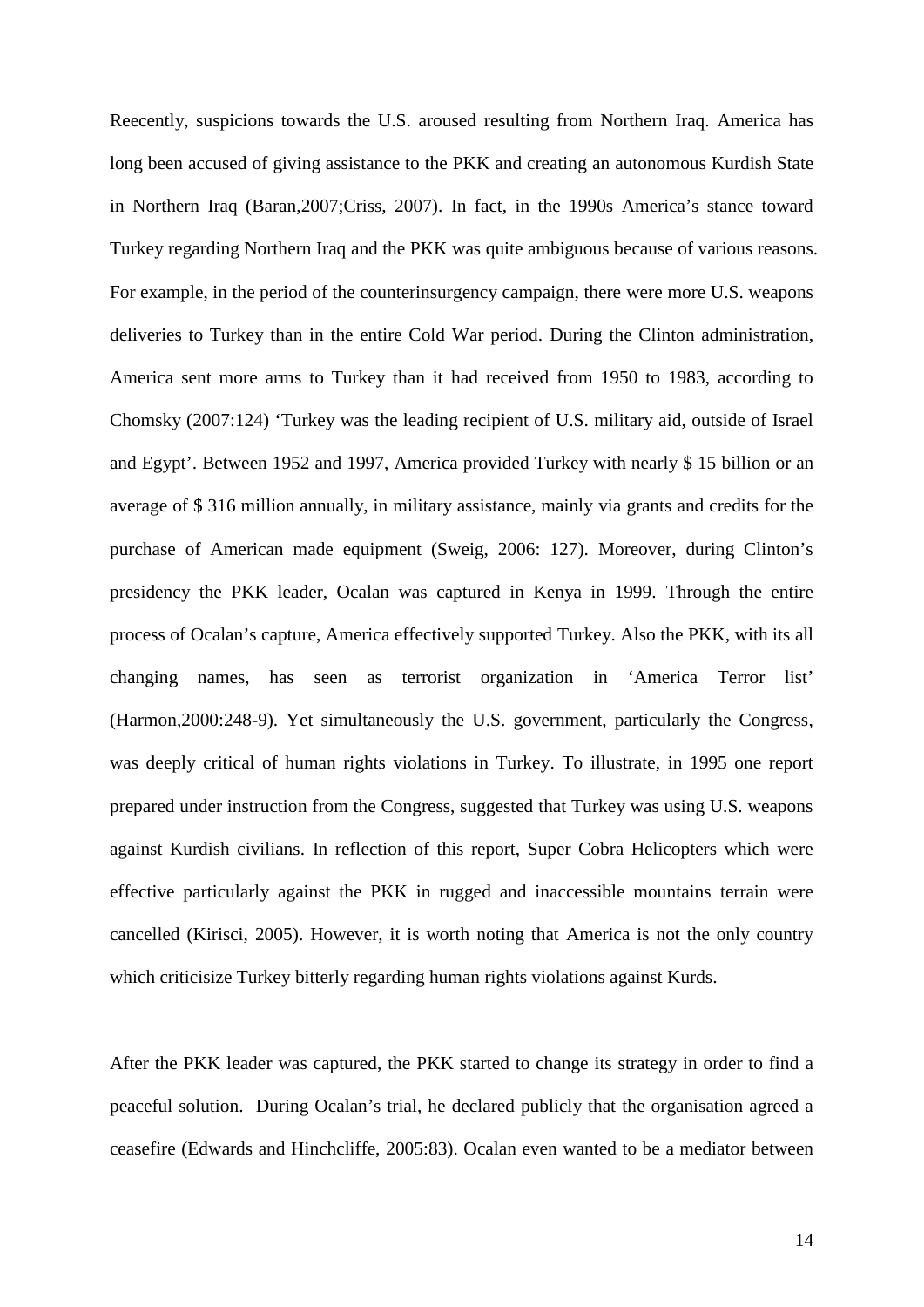the Turks and Kurds. However, according to Marcus (2007), Turkey's capture of the PKK leader Ocalan in 1999, coupled with his subsequent decision to suspend the separatist war, was hailed as a great victory for Turkey and in the initial euphoria, it was easy to believe the rebel group had collapsed. But the end of the war did not mean the end of the PKK nor the end of Turkey's Kurdish problem. This positive evolution also coincided with Turkey's candidacy to the EU.

These developments were accompanied by a growing commitment on the part of the Turkish government and political leaders to support greater democratisation and reforms in Turkey. In 2004 broadcasting and education in Kurdish, an amnesty for terrorists became legal for the first time in the history of the Turkish Republic. On the other hand, in 2002 the PKK changed its name to the Kurdistan Freedom and Democracy Congress (KADEK), then again in November 2003 to the Kurdistan People's Congress (Kongra-Gel). According to Park (2005:47) "these name changes in part reflected a somewhat useless attempt to evade international proscription, but were also indicative of internal rifts, with reports of a shift towards a non-violent approach by some leading PKK figures." However on the  $1<sup>st</sup>$  June 2004 the PKK's unilateral ceasefire of February 2000 was called off. There has subsequently been a marked increase in violent exchanges inside Turkey between Turkish security forces and PKK units.

General belief regards this upsurge of violence as being facilitated by the PKK's freedom of movement in Northern Iraq. Since the refusal of the Turkish government to join U.S. troops created a new opportunity space for the PKK and the Iraqi Kurds. The worsening of Turkish-American relations has helped the PKK enhance its bases in Iraq, attack targets inside Turkey, and network with radical Kurdish cohorts in Iraq and Iran (Ozcan, 2007). As Barkey (2007)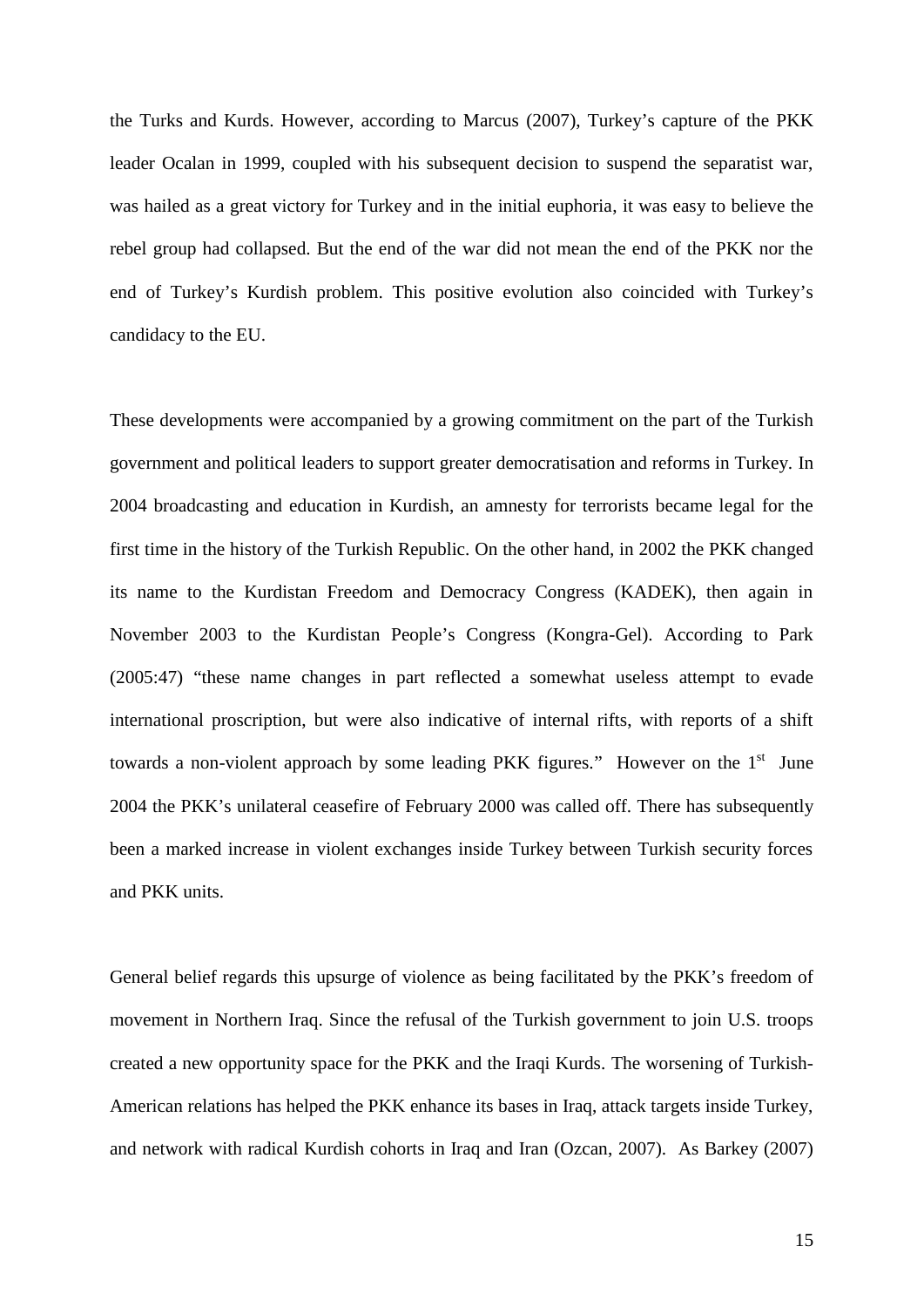noted, "the Turks blame the Iraq War for creating the conditions that have given rise to a potential independent Kurdish state." The majority of the Turkish people (60.5 percent) believed that the United States favored the establishment of a Kurdish state in Northern Iraq Uslu,Toprak and Dalmis,2005). They also accuse the U.S. of ignoring Turkish red lines on Kirkuk and federalism, and demands to take action against the PKK. In fact, Turks are convinced that the U.S. prefers its new found Kurdish allies to its old NATO ally. A deputy leader in the main opposition party, Ali Topuz (Barkey,2007), went so far as to accuse the U.S. of using the PKK as a weapon against Turkey, whereas Turkey has sought support to remove the PKK from Northern Iraq. Despite negotiations and meetings among government and military authorities at several levels, no substantial progress had been recorded until Turkey's last cross border attack (Ibas, 2007). Ankara hoped that the U.S. should ensure that eliminating the PKK in Northern Iraq is part of its effort in the global war on terror.

Washington agreed to an 'action plan' but which Ankara clearly interpreted as obliging American forces to confront the PKK presence in Iraq on Ankara's behalf. Immediately Turkish General Ilker Basbug (Park,2004) was already declaring that the US's fight against the PKK as not meeting expectations. Abdullah Gul, the current President, appeared to have given up on US goodwill on the issue. Telling a Turkish News paper he said that "we cannot progress on this issue by relying on other countries", and that Turkey will itself "do what our security necessitates". In the following days, Gul was asking how much longer the operation could be postponed and declaring that the US had "lost the Turkish people already" as a consequence of their inaction(Park, 2005:44-6). Conversely, America reportedly showed its support Turkey regarding the PKK. Condellezza Rice told the reporters that "we would like to act in a way that fulfills two conditions: first of all, that it is going to have an effect on the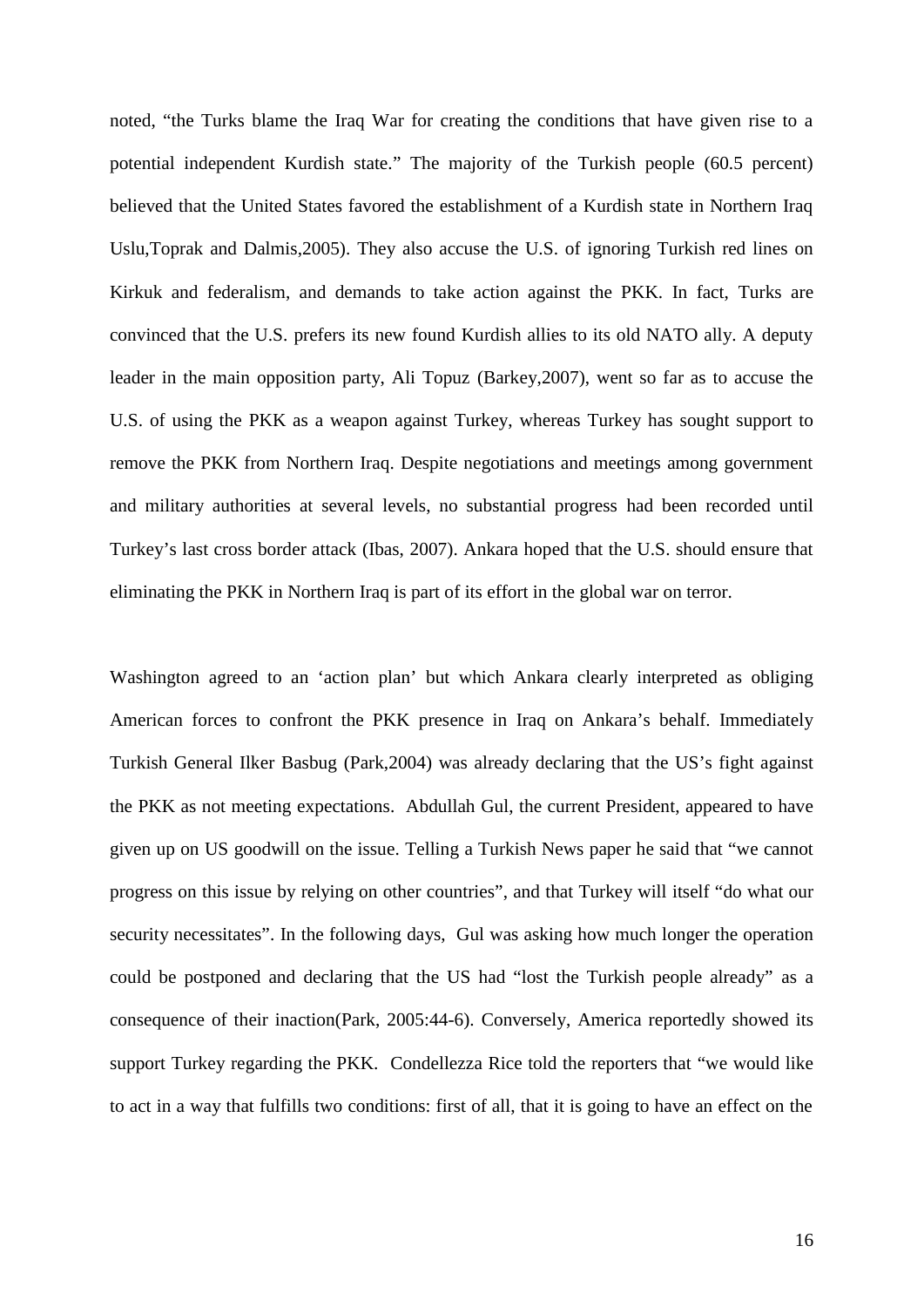PKK; and secondly, that it is not going to contribute to destabilization in the N $\delta$ rth." Moreover, Rice declared that Whether it is a Qaeda or the PKK. terrorism is simply not an acceptable tool in the modern world and Bush reaffirmed the American position RM Erdogan. Erdogancontrarilytold the reporters that the PKK terrorists captured by the Turkish security forces have weapons of US or  $\frac{1}{2}$  and he also stated that here is no positive progress in fighting against terror. From now on we wait for a concrete result; we cannot just sit and wait anymore (Laciner, 2007). In fact, Erdogan €s feeling reflected the general feelings of Turks regardinghe PKK.

Even thoughAmerica seemed not to take any furt step towards the terrorism, the Centre of ExcellenceDefence Against Terrorism<sup>19</sup> was established n Ankara in order to further contribute to the international struggle against terroriset many Turks cannot understand why the U.S. would not put pressure on the Iraqi Kurds, primarily Massoud Barzani, to stop harbouring members of the PKK. The phrase •allies against terrorism fecome completely meaningless for Turks, as for them it is cleart than trica defines •terrorist as only those groups that attack Americans and American interests (Baran, 2007). This is considered by the majority of Turks to be a majon sincerity. At times academics, politicians and journalists have become involved witthis argument. Domestic uproathad forced the government to take a radical step towards the PKK with or without the U.S. consent because everyday media had covered the story of Turkish soldiers killed by the PKK militant suring this time, the Turkish move into Northern Iraq was averted by last hute diplomacy and the appointment

<sup>&</sup>lt;sup>16</sup> See, Rice: Anti-PKK fight mustnot destabilize Northern Iraq, USA Turkishtimes, http://www.usaturkishtimes.com/news/english/rice:\_\_**\_\_\_\_\_\_\_\_\_\_\_\_\_\_\_\_\_\_\_\_\_\_\_\_\_\_\_\_\_**<br>17.

Michael RubinThe Same War, New York Sun, 2 November 2005

<sup>18</sup> PM Erdogan said that the separatts Kurdistan Workers' Party (PKK) was hiding behind the United States and Iraqi governments and using US weapons against Turkish forces. US support for PKK could damage relations with Turkey: PM4FM, 22 October, 200Mttp://www.turkishweekly.net/editorial.php?id=49 (accessed on 23March 2008)

<sup>&</sup>lt;sup>9</sup> for further information sebttp://www.tmmm.tsk.mil.tr/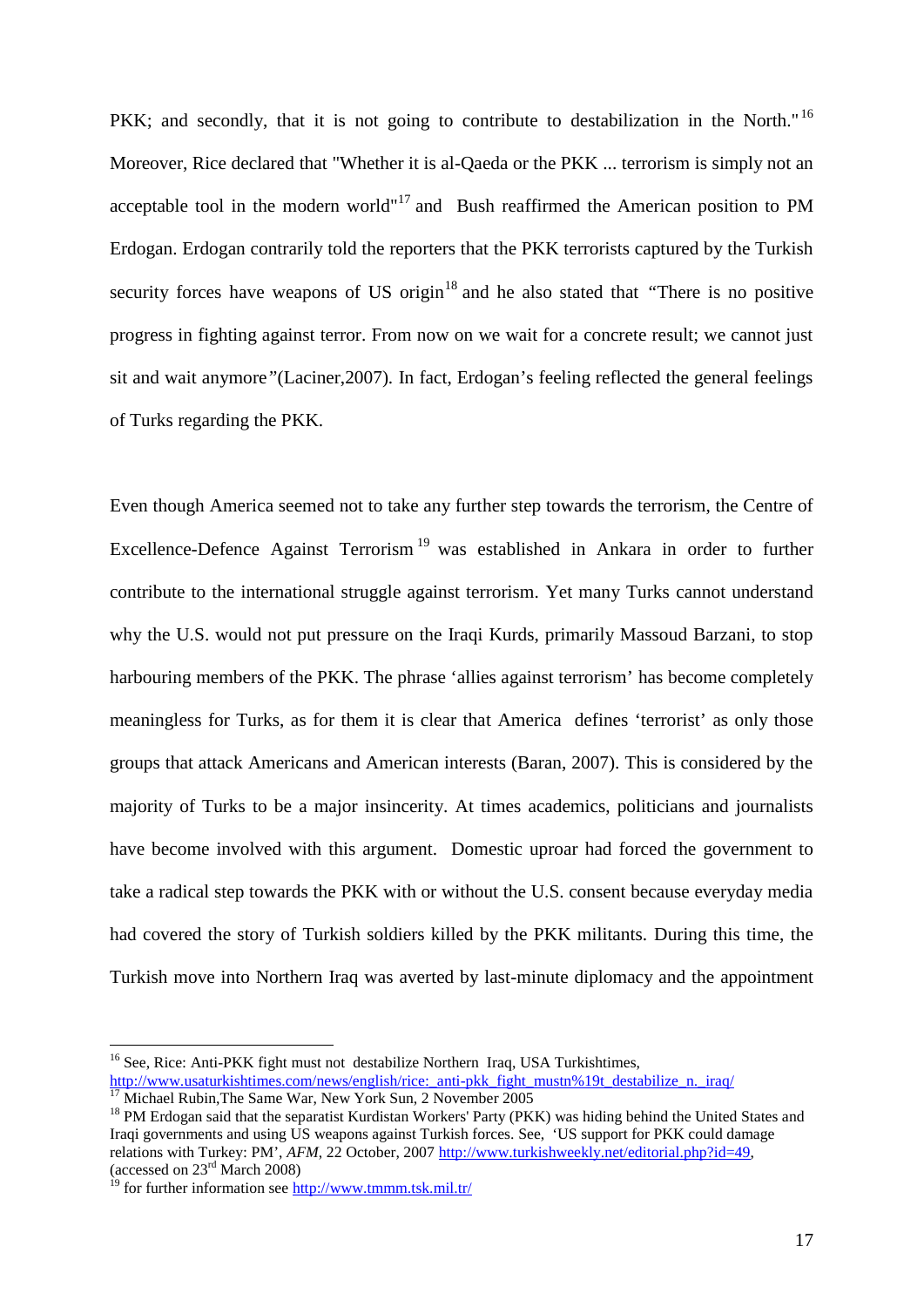of a special U.S. negotiator, retired General Joseph Ralston, to work with the Turks on the PKK.

According to Barkey(2007), American efforts at hathing the complicated problem of Northern Iraq hadbeen stepped up with the appoinet of General Raltson. He and sh Turkish counterpart had sought ways to improve dialogue and intelligence cooperation between the Turkish and American bureaucraBaskey believes tha Raltson €appointment bought Washington some time and dissuaded the Turks militarily intervening in Northern Iraq against the PKK in 2006 fact, it seemed hat part of U.S. policy is based on a strategy of keeping Turkish troops out of Iran Holliway (2007) noted that some Turks discarded his appointment as a mere token gesture and questioned the American commitment to dealing with the issue given the deteriorating security situation throughout the rest of Iraq.

Finally Turkish forcesentered Iraq to taack PKK fighters operating from the Quandil Mountains on February, 2008 Despite Condoleeza Rice said that no-one should do anything that threatens to destabilise the not tin 2007, during this operation U. Sorces in Northern Iraq have helped tracilitate Turkish military operations at the borderet, throughout the operations, America urged Turkey onclude its crosborder operations oon Even Presiden Bushsaid that "Turksh troops should withdraw from Onthern Iraq asshort a time as possibe,  $n^{22}$  at the press conferende owever, the General Yasar Buyukanit made it clear that the operation will end when we acconhotion mission. Even he sarcastically, told

<sup>&</sup>lt;sup>20</sup> While GeneralJoseph Ralstoresigred, on the other hand General Edip Baser was fired.

<sup>21</sup> Ian Black, •US pleads for calm after Turkish troops pursuing PKK enter Iraq€, the Guardian,19 December 2007, [http://www.guardian.co.uk/world/2007/dec/19/iraq.u](http://www.guardian.co.uk/world/2007/dec/19/iraq.usa)sa

<sup>&</sup>lt;sup>22</sup> Turkish Daily News, •Turkey, US in row over troop pullout€ February 29, 2008.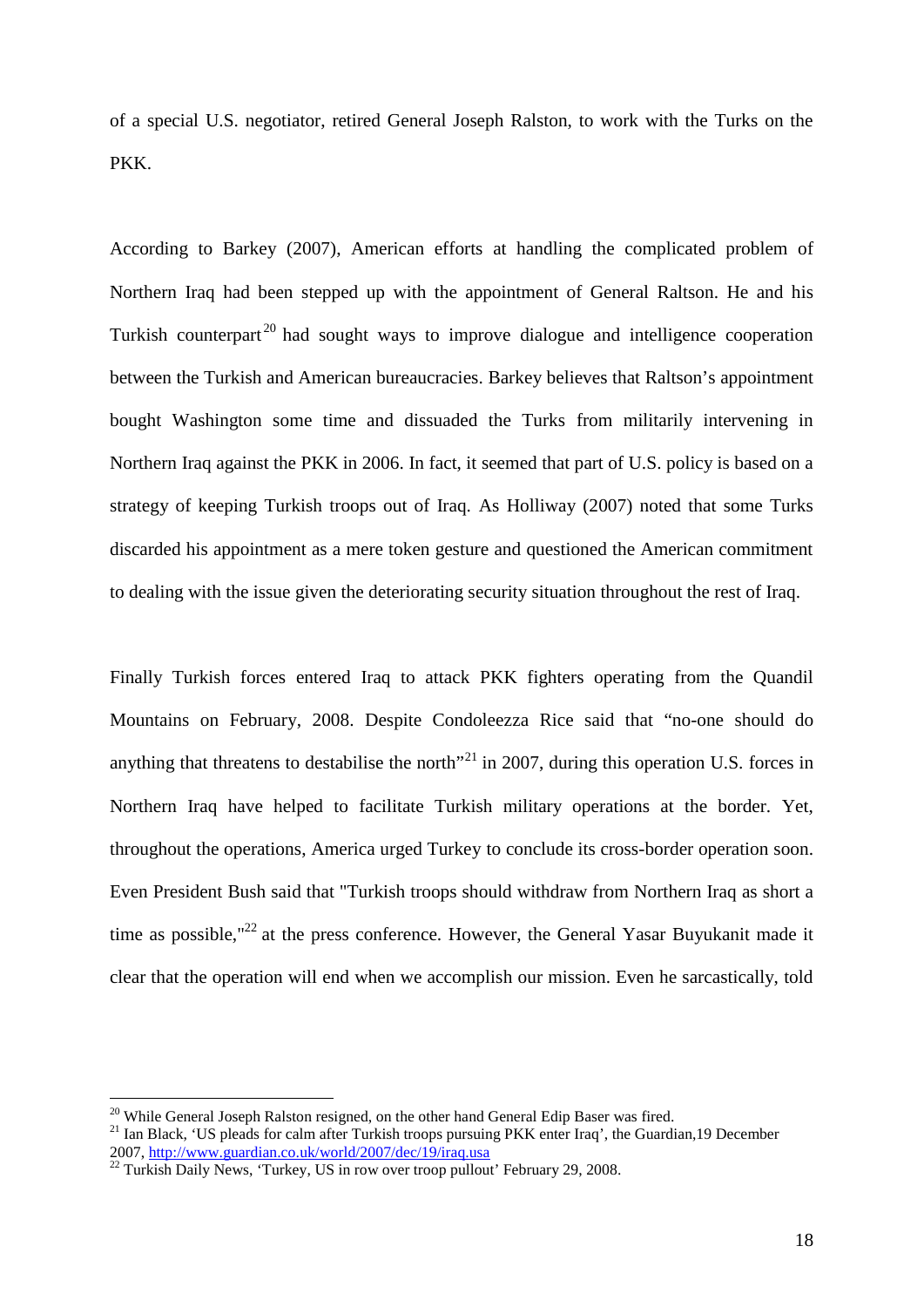the U.S. thata short time isa relativenotion that may be one day or one y $\cancel{e}$  at, when the U.S. Defene Secretary Robert Gatesd Turkish leaders that they need to wrap up their military operations in Northern Iraq quickly and that the continuing assault there must as longer than a week or tw $\mathcal S$ ubsequentlyTurkey endedthe crossborderoperationwithin 8 days As a result of this ross border attack over olthern Iragin pursuit of PKK militants and destruction of their camps in the region brought another discussion similation destruction has been lambasted by highly officiationle such as two opposition party lead a beniz Baykal and Devlet Bahceli) retired Generalstaff, and certainNGOs got involved with the discussion. Thee partiesbelieved that America did not want Turkey to end the PKK and Americas war on terror capaign does not work for Turkey as the US does not want terrorist elements to be removed from northern Iraq. For example,

Main opposition Republican People's Party (CHP) leader Deniz Baykal told Turkey has been subject to US pressure from the outset dot the operation at once. Nationalist Movement Party (MHP) ader Devlet Bahceli has iticized a decision to pull out troops from Iraq after a ground offensive launched. He said that the offensive was ended prematurely under US presstre.

Although, majority of Turks still believe that this operation was terminated before its scheduled time under the pressure of the General Yasar Buyukanit deniedny foreign influence on the decision, which had come just one day after U.S President George W. Bush urgeda swift end to the offensive<sup>25</sup> Still these argumentsavebeen continuingn Turkey. It is worth nothing thattheseargumentsregarding the PKK insurgency mong the top Generals and Political Party Leaders wenever happeneth roughout the Turkish histo. My premise is thatsuspicionstowards Americawill never beconcluded untilthe PKK are eliminated.

<sup>&</sup>lt;sup>23</sup>See Yasar Buyukanit€s expressiobl, betold no timeframe on Iraq pullo EutToday, s Zaman 27 April 2008, http://www.todayszaman.com/tzeb/detaylar.do?load=detay&link=135205

 $24$  •Opposition-military row over Iraq withdrawal cools off Turks.US 12 March 2008, available at [http://www.turks.us/article.ph](http://www.turks.us/article.php)p?story=20080312083640566868 (an 21 March 2008)

<sup>25</sup> •Top Turk general says Iraq withdrawal on schedule€, Reuters, 1 March 2008, available at http://www.reuters.com/article/latestCrisis/idUSL016781 @cessed on 21 March 2008)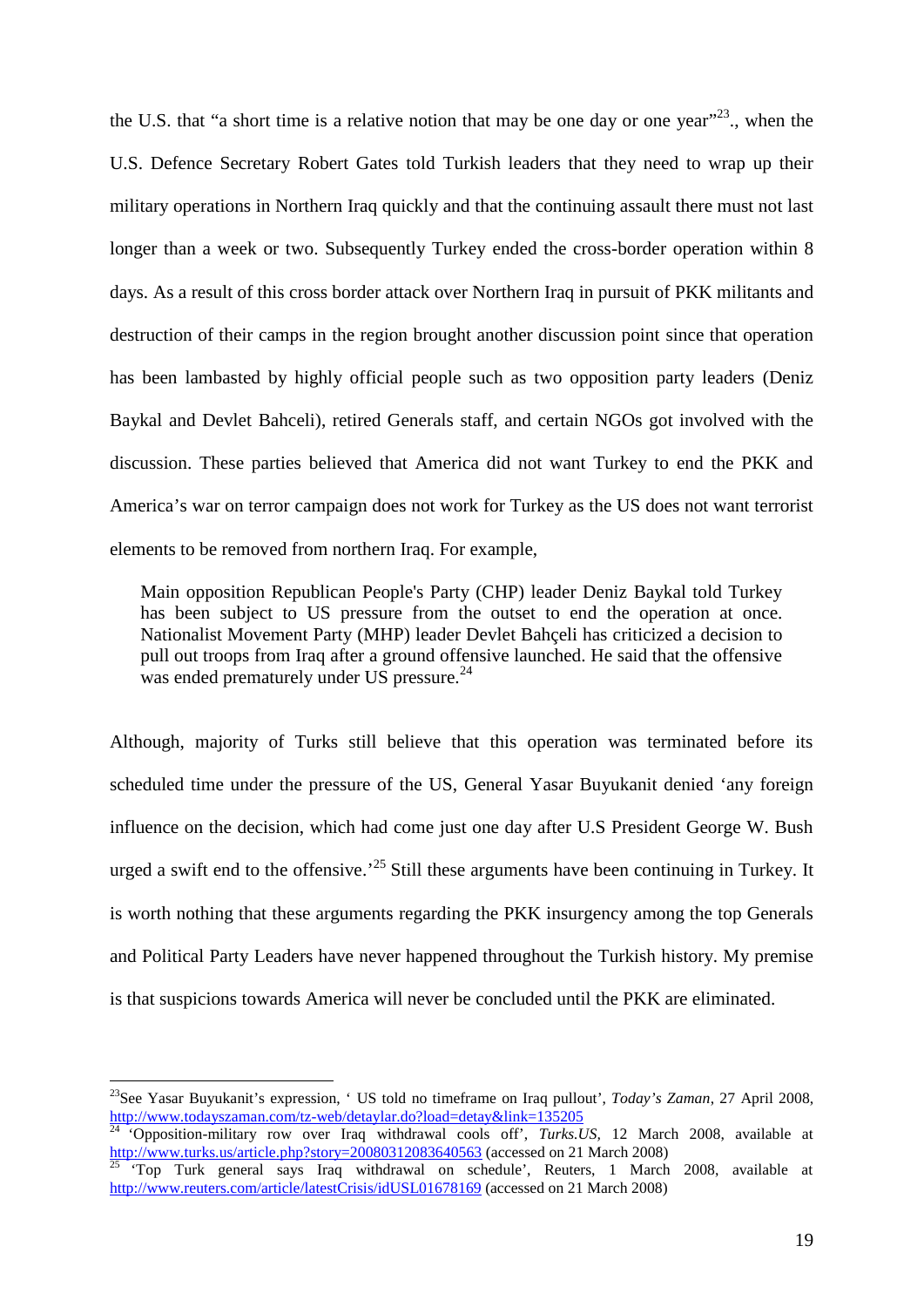## **Conclusion**

The PKK is the most ppropriate example to show how the ethnic terrorism an be hazardous if unfulfilled ethnicexpectations within the state combine with international supportistly, Turkey must have differentiated the Kurdish question from the PKK before accusing of external factors. Later onthe Turkey€s oldurdish rhetoric which •Turkey has no Kurdish Issue€ resulting from the vres Syndrome must betransformed by using new contemporary policy formations which are required by EU. However is worth noting that rather than seeing the Kurdish issue as an important component of joining aldy- makers in Turkey must find pemanent solutions regarding the Kurdish issue.

As for the US concern the PKK it is difficult to say that Turkey end the PKK without America€s support in terms of arms, intelligence and unit are acywithin the region. Therefore, Turkish officials warto see America unequivocallymore clear concerning its support against the PKK the light of war on terror. Especiall\Bush€declaration which , Our war on terror begins with -@aeda, but it will not end until every terrorist group of global reacthas been found, stopped, and defeated be deny Turksto wait America€s participitation over the PKK issue. Conversely, America faces dillemma resulting from the Northern Iraq and its Kurdisallies. It can be said that the<sup>st</sup> March, 2003 failure lays critical role over the America€s foreign policy strategy cerning the Kurds and the PKK While America sees Turkey as a geopolitically important country, the Kurds in was the crucial allies during the Iraq invasion America deservedly does notwant Turkey to get involved the Northern Iraq issue without its consent. Basically and to prevent a new ethnic-conflict between Kurds and Turks in Northern Iramerica request from Turkey first

20

<sup>&</sup>lt;sup>26</sup> Michael Rubin.•The Same Wan New York Sun November 2, 2005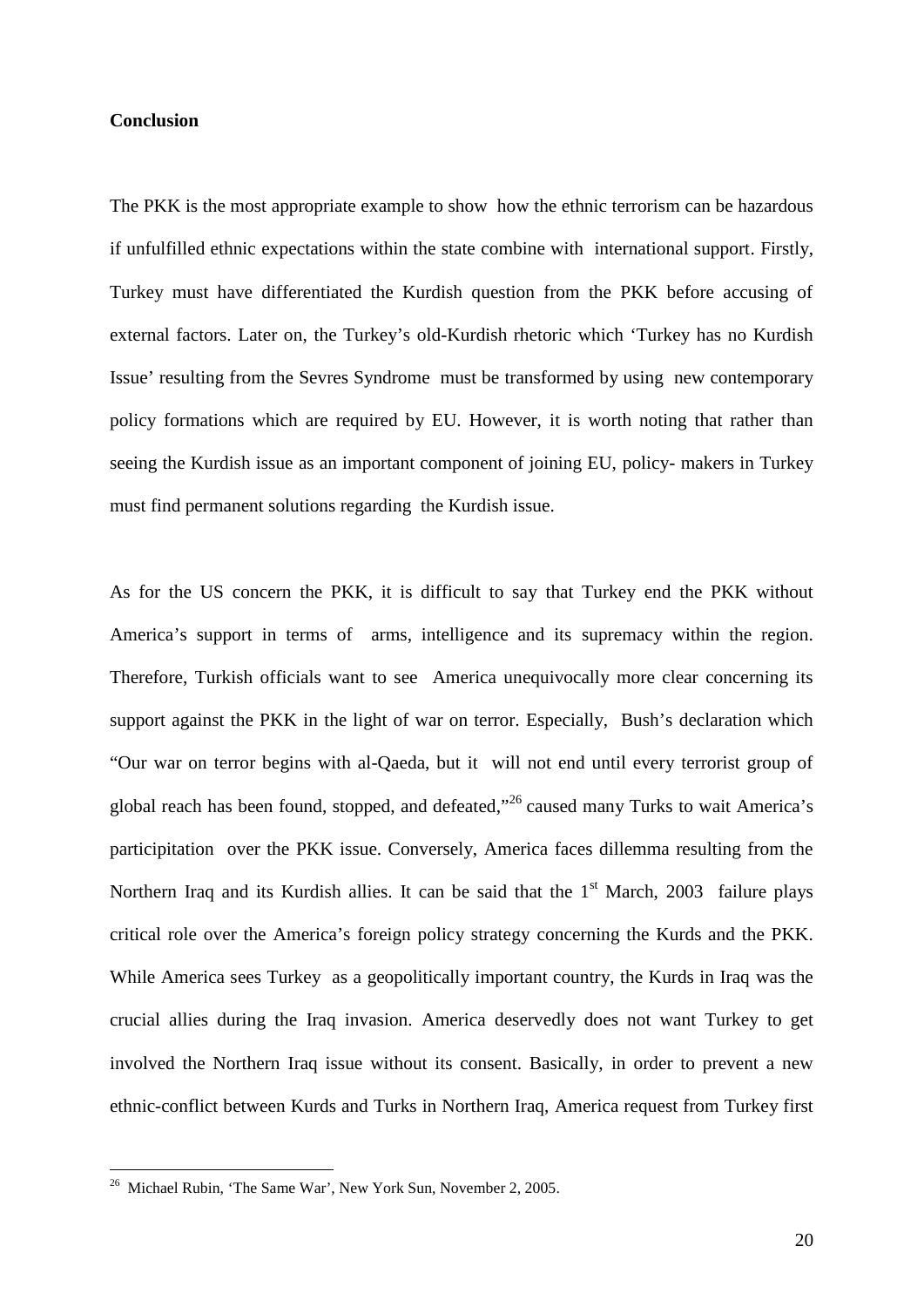to find a peaceful solutions rather than using force. Yet, it is worth noting that Rumsfeld's dictum which the Mission must determine the coalition; coalition must not determine the mission"<sup>27</sup> may prove that America would give priority to its new-Kurdish allies. It does not mean that America could not support Turkey for its struggle against the PKK. For this reason, Turkey must understand America's priorities and beware of the chauvinism which fuels the nationalist backlash against the America. Lastly, if Turkey, Iran and Syria want to use the America's foreign policy rhetoric stating missions can determine the coalition, a new possible ally may be established among those countries in order to prevent Kurdish domination in the region. Accordingly, America must beware of this possible ally and enhance new approach towards the region.

<sup>&</sup>lt;sup>27</sup> see, Rumsfeld's Annual Report Outlines Lessons Learned in War on Terror, 19 August 2002, available at http://www.defenselink.mil/news/newsarticle.aspx?id=43544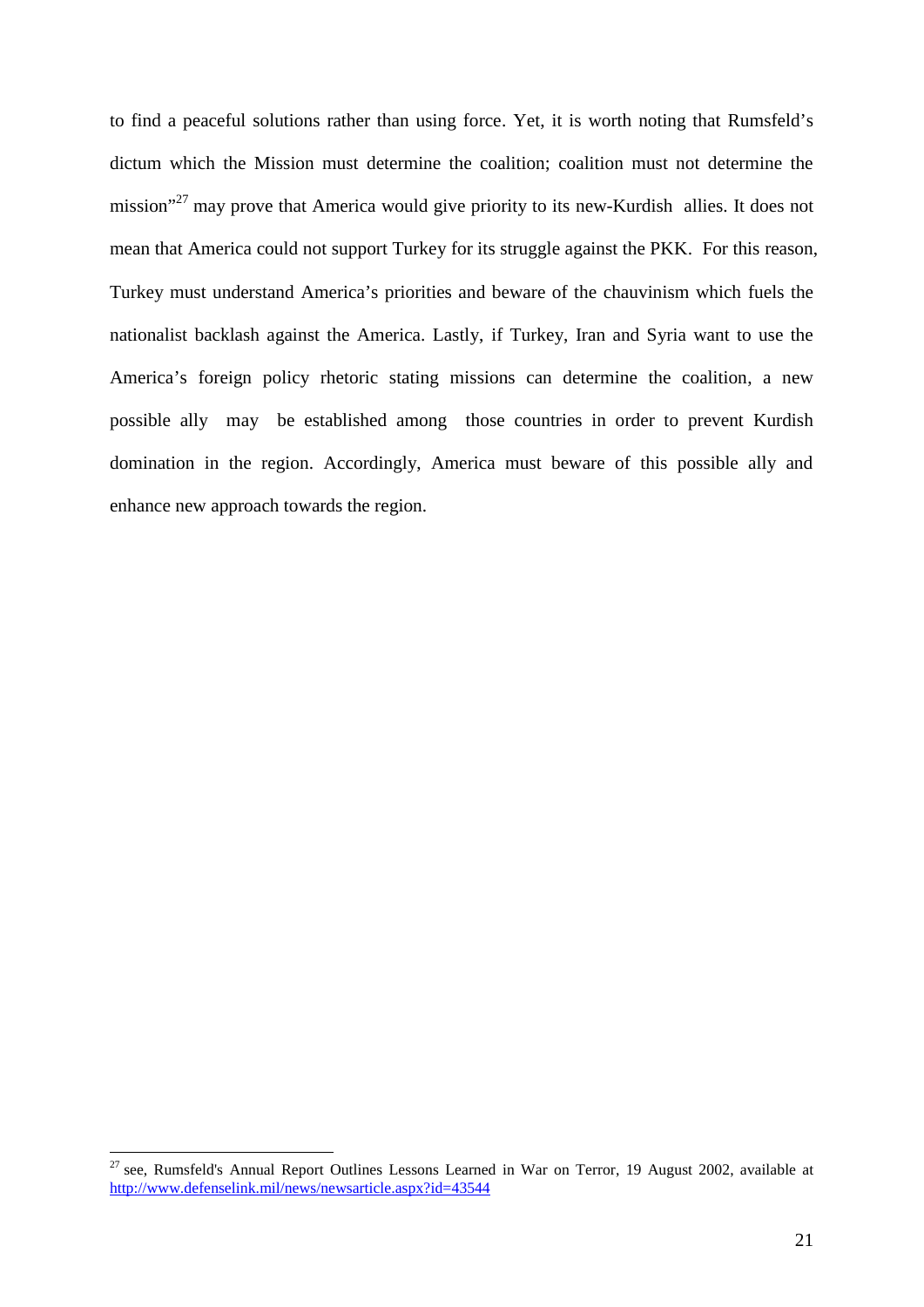## **REFERENCES**

Ahmad, Feroz. (2004) •The Historical Background of Turkey€s Foreign Policy€ in Martin, Lenore G. and Keridis, Dimitris (eds)he Future of Turkish Foreign Polic London: MIT Press. pp.  $97$ 

Ayd‡n‡, Ersel.(2002) •Between Security and Liberalization: Decoding Turkey€s Struggle with the PKK€Security Dialogue(SAGE Publications)33(2): 209225.

Aykan, Mahmut Bali. (1999) •The Turkis®yrian Crisis of October 1998: A Turkish View€, Middle East Pocy 6(4): 174191.

Baran, Zeyno (2007). •Changed Threat Perceptions€ in Menon, Rajan and Wimbush, S.Enders (eds), Is The United States Losing Turkey@son Institute: New American Foundation, Project Papepp 2224

Barkey, Henry. J. (July/August 200•Kurdistandoff€The National Interes®0: 51-58.

Byman, Daniel. (1998) •The Logic of Ethnic Terrorism® fulled in Conflict and Terrorism. 21: 149169

Candar, Cengiz. (2004) ,Turkish Foreign Policy and the War on Iraqf in Martin, Lenore G. and Keridis Dimitris (eds)The Future of Turkish Foreign Polictiondon: MIT Press. pp.47 63

Chomsky, Noam and Achcar, Gilbert. (2007) prilous Power the Middle East and US Foreign Policy: Dialogues on Terror, Democracy, War and Justice don: Penguin Books.

Criss, Nur Bilge. (2007) Turkish Perceptions of the United States Since 9/11, in David Forber (ed), What They Think of US, International Perceptions of the United States Since 9/11. Princeton, Oxford: Princeton University Press. pp739

Dahlman, Carl.(2002•The Political Geography of Kurdistan Eurasian Geography and Economics43 (4): 271299.

Davutoglu, Ahmet. (2001)Statejik Derinlik (Strategic Depth)1 $3<sup>h</sup>$  edition Istanbul: Kure Yayinlari.

Edwards, Beverley Milton and Hinchcliffe, Peter. (2005) inflicts In The Middle East Since 1945,2<sup>nd</sup> Edition, New York: Routledge.

Harmon, C. Christopher. (2000) Perrorism Today London: Frank Cass.

Hoffman, Bruce. (1998) hside Terrorism New York: Colombia Press.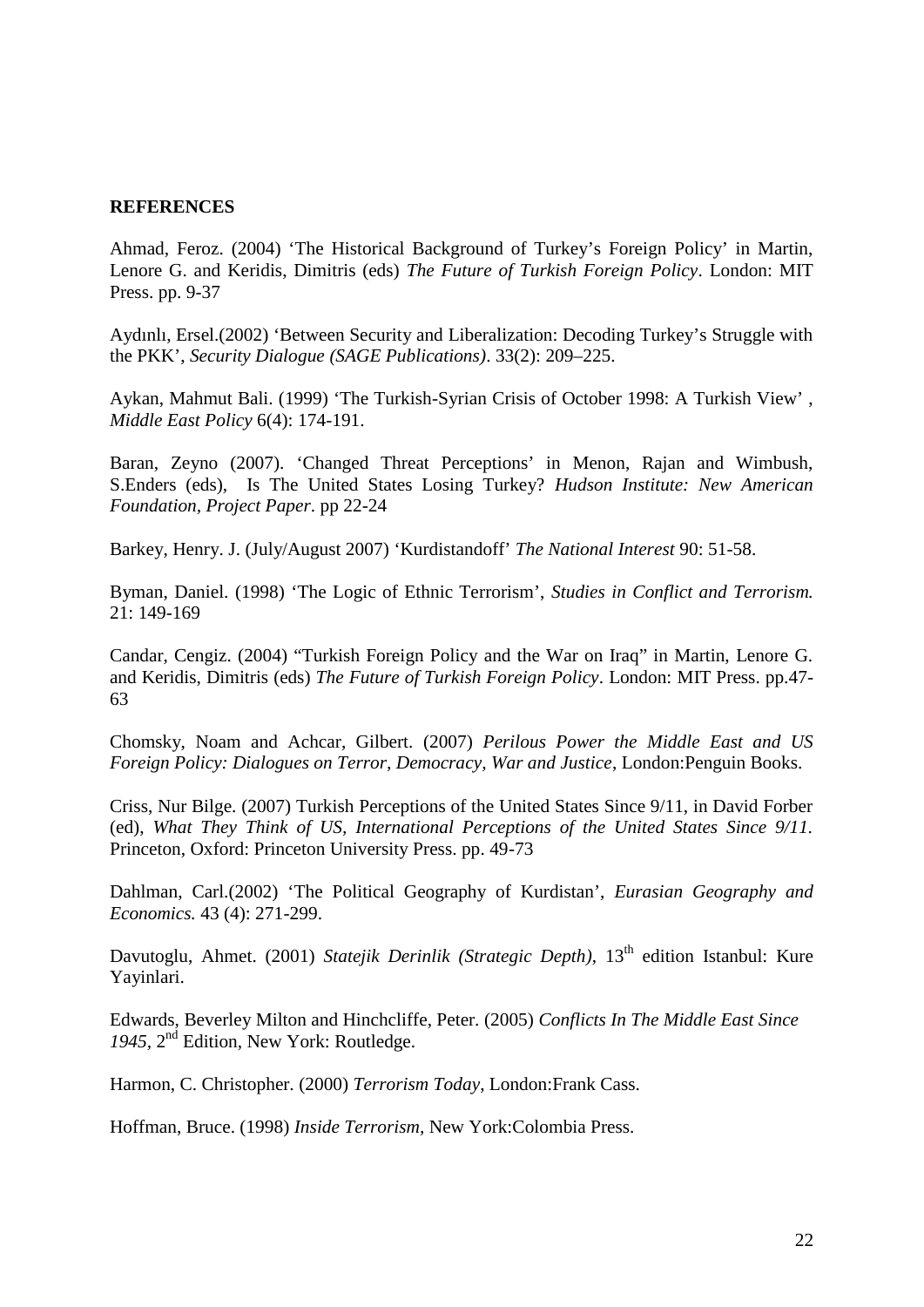Holliway, Ryan. (2007) •Turkey/PKKG puntry Watb, available at [http://www.countrywatch.com/facts/facts\\_default.a](http://www.countrywatch.com/facts/facts_default.aspx)spx?type=text&topic=SEPKKcessed on  $1\overline{7}$ <sup>h</sup> March 2008)

Ibas, Selahattin. (2007) • Fighting Terrori: A Chance to Improve Bilateral U. Surkish Ties€, The Washington Institute For Near East Polaxiailable at [http://www.washingtoninstitute.org/templateC05.](http://www.washingtoninstitute.org/templateC05.php)php?CID=2570 accessed on 1<sup>th</sup> March 2008)

Kegley, Jr. Charles W., Sturgeon, T.Nance and Wittkopf, Eugene. (1998) •Structural Terrorism: The Systemic Sources of St&tonsored Terrorism€ in Stohl, Michael and Lopes, A. George (eds)Terrible Beyond Endurance?: The Foreignolicy of State Terrorism.New York: Green Wood Press, -1331.

Kirisci, Kemal and Winrow, Gareth M. (1997) he Kurds Question And Turkey: An Example of a TransState Ethnic Conflict London: Frank Cass.

Kirisci, Kemal. (2004) •The Kurdish Question and Traish Foreign Policy€ in Martin, Lenore G. and Keridis, Dimitris (eds)The Future of Turkish Foreign Policy London: MIT Press. pp.277315.

Laciner, Sedat. (2007) •United States and the PKK: Why did coordinator not help out?€, Turkish Weeklyavailable a

Larrabee, F. Stephen and Lesser, Ian O. (20003 kish Foreign Policy in an Age of Uncertainty, Santa Monica: Rand Corporation.

Lesser, Ian. O. (2004) Turkey and the United States: Anatomy of a Strategic Partnershipf in Martin, Lenore G. and KeridisDimitris (eds)The Future of Turkish Foreign Polickondon: MIT Press. pp.8301.

Makovsky, Alan (2000) , U.S. Policy toward Turkey: Progress and Problems f in Abromowitz, Morton (ed) Turkey, Transformation and American PolicMew York: The Century Foundation Press, pp: 24267.

Marcus, Aliza. (Winter 2007/08) •Turkey€s PKK: Rise,Fall, Rise AgaMoned Policy Journal 24 (4): 7584

Mc Gregor, Andrew.(2007) •Turkey's Dark War: Counter rorism Strategies for the 21st Century€, Global Terrorism Almais (The Jamestown Foundation). 5(14)210

Ozcan, A. Kemal. (2007) 'The vacillating PKK: Can it be resurrected d'elle Eastern Studies 43 (1)107124

ˆzcan, Nihat Ali and Yavuz, M. Hakan. (Spring 2006) •The Kurd‡sh Quest‡on And Turkey€s Just‡ce and evelopment Party foldle East Polf.c XIII (1):102-119

Park, Bill. (Autumn 2004) •Iraq€s Kurds and Turkey: Challenges for US Po Piang Emeters pp:18-30